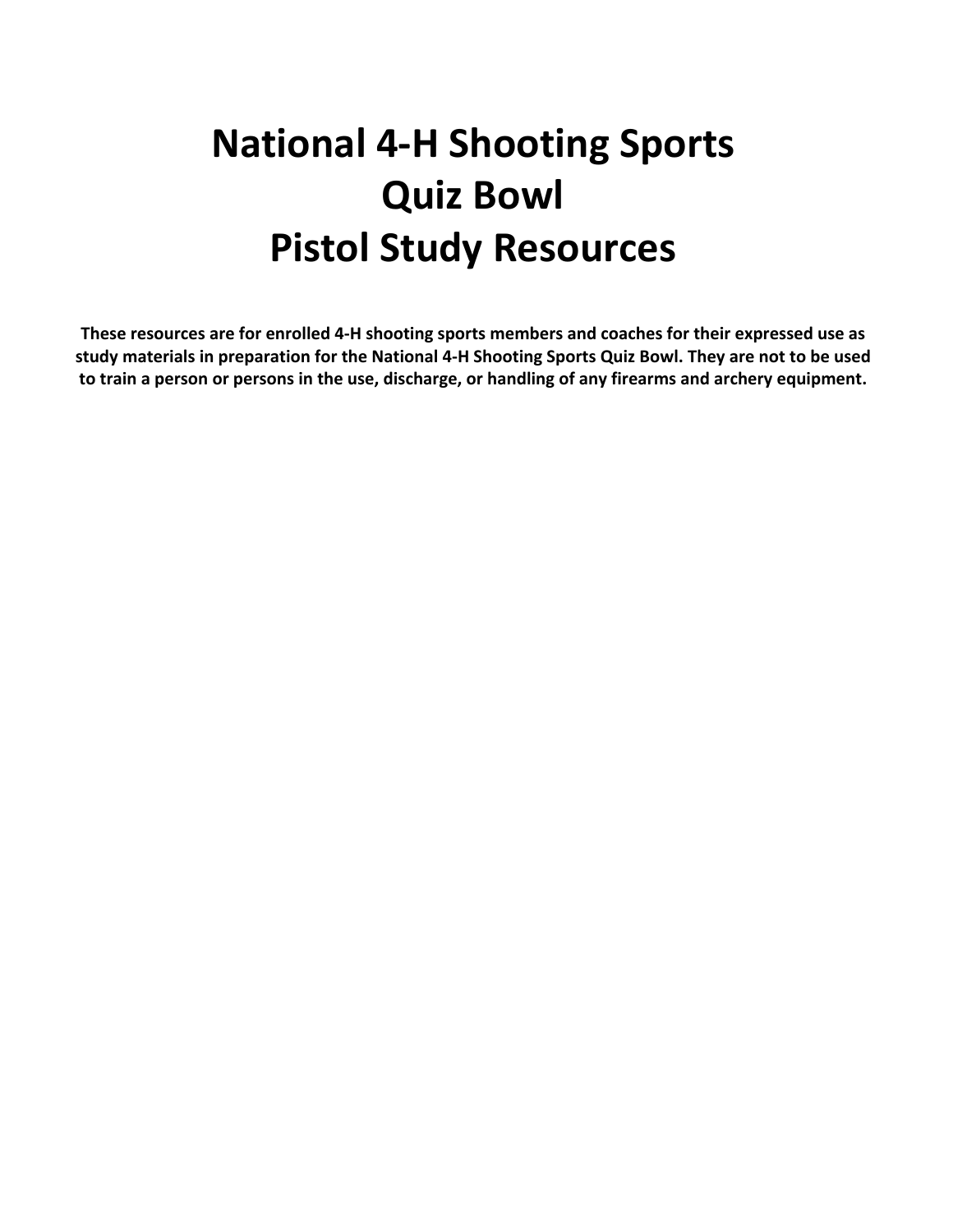# **Lesson 1 Narrative**

*Instructor note:* Since every facility is a little different from all the others, you will need to customize the introduction to that facility. Note locations of bathrooms and rules or regulations that are specific to the site. While we must establish clear ground rules for participation, we must not project an atmosphere of domination, fear or unfriendliness. Please remember that young people are here to learn from a qualified, caring and concerned leader. Anything other than that image will decrease your ability to communicate with the kids and assist them in learning. Personal introductions and introductions of sponsors, club or range leaders, etc., are both appropriate and appreciated. Try to create an atmosphere of trust and mutual respect that will minimize problems throughout the instructional process and provide the foundation for strong intergenerational friendships.

Welcome to the first session of the series on pistol shooting. Introduce yourself, any assistants, teen or junior leaders who are helping you and any sponsors or members of the club or facility. If time and numbers permit, have the kids (and parents) introduce themselves. In any event, plan on using name tents so you can personalize the discussions.

In this session we will learn about the facility and review a few of the rules and regulations for safety. We will begin learning the parts of a pistol and how they operate, what sight alignment is and why it is important and how to control the trigger. These things are vital if you are going to shoot a pistol safely and well. We will be meeting for about an hour today. We are guests of the people here, and we are all expected to behave as guests.

We want to keep the sessions as informal as possible, so please feel free to ask questions if you do not understand something.

#### **A Few Rules of the Road**

Shooting is a safe and wholesome sport. In order to keep it that way, all shooters must abide by some basic rules of behavior. You must pay attention and behave in an adult manner on the shooting line, in the classroom and at all other times you are involved in meetings. Unsafe, abusive or distractive behavior cannot and will not be tolerated. Should you choose to behave in such a fashion, the instructors will ask you to leave. If you repeat the offense, they may bar you from the program for the day or the rest of the year. These rules may seem harsh, but they are necessary if we all want to keep shooting safe, fun and fair. In most cases, self-discipline and courtesy can be related to safety. Shooting demands concentration. When shooters are learning, they can be distracted easily. If that results in a poor score or a missed shot it is unfortunate. If it results in an accident, it could be fatal. Safety starts with common sense. It also involves taking personal responsibility for your actions on and off the firing line. Bullets or pellets cannot be recalled and their flight paths cannot be changed. You must control them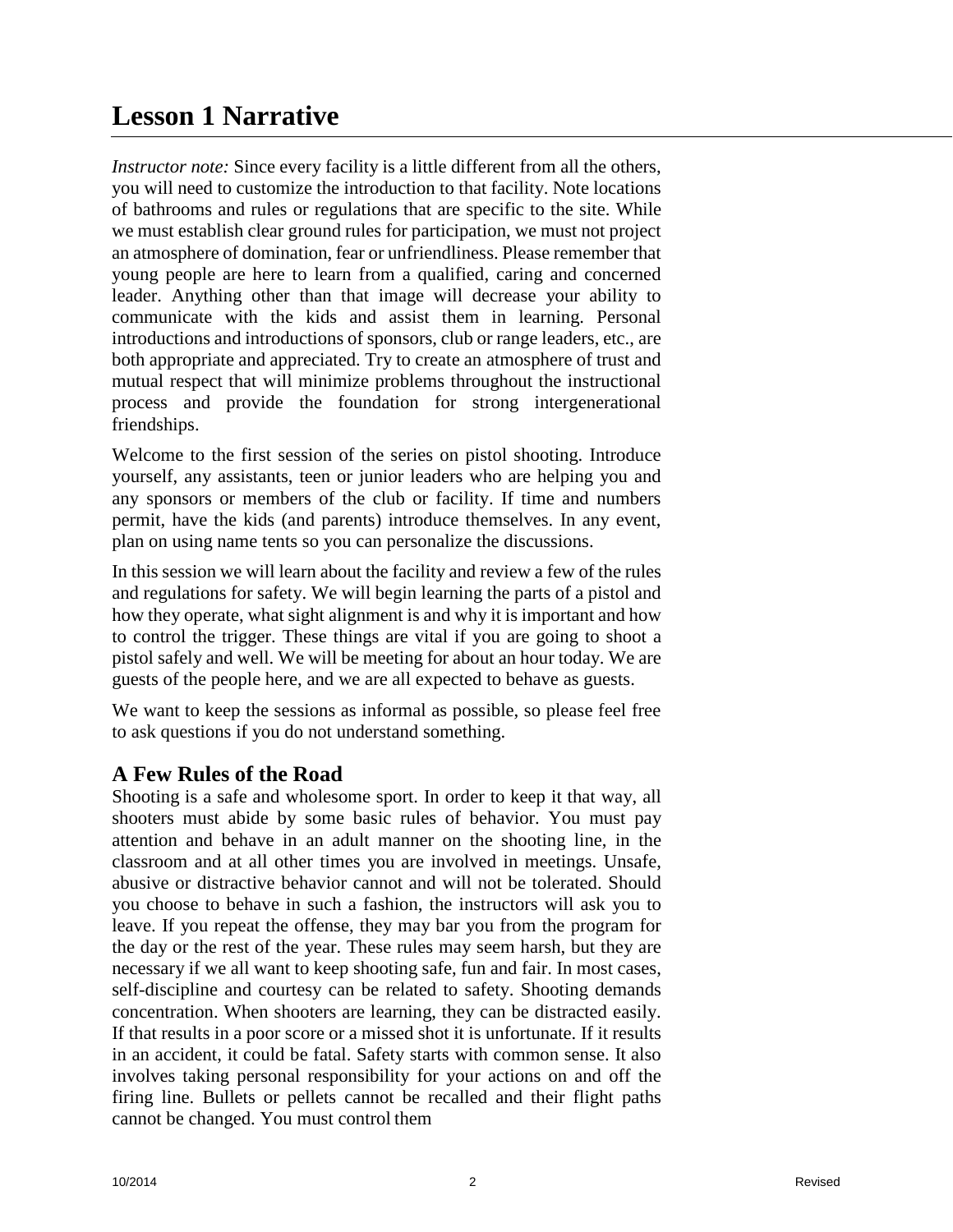before they leave the muzzle. Some of the procedures may seem odd or uncomfortable at first but they are designed to make you a safe and accurate shooter. We will all practice using them.

For personal safety, the use of shooting glasses is required any time live firing is taking place. You only have one set of eyes issued to you, and they must last for your entire life. Investing in a pair of shooting glasses and developing the habit of wearing them, when you shoot can protect your eyes from accidents.

Any time that you are using firearms other than air guns, you must use either earmuffs or earplugs. There are many styles ranging in price from a few cents (disposable foam plugs) to a few dollars (custom fitted plugs and some muffs). On the high end of the spectrum are electronic muffs that amplify sound until the high frequency sound of a shot being fired shuts off the microphones. You do not need to go to that extreme, but you must wear ear protection at every shoot. Remember that damage to your hearing is cumulative and it cannot be repaired. Wear your hearing protection to prevent the damage.

We will learn a number of range commands during the course. Range commands are to be obeyed immediately and without question. Every shooter must watch for any unsafe condition. Call "Cease fire" if you see one. The authority of the range officer is absolute. Everyone on the range and in the observation area must comply with his or her commands.

Only shooters and their coaches will be permitted on the firing line. No horseplay or foolishness will be tolerated. Firearms on the firing line must be handled only as directed by the range officer and they must be kept safe (empty with the actions open and lying on the mats) until the range is declared ready for live firing. All muzzles must be kept pointed down range and in a safe direction at all times.

#### **The Basic Rules of Firearms Safety**

Firearms safety should be stressed at all times. It is based on self- control and muzzle control. We will reinforce the three basic rules of safety throughout the project. You need to learn them, understand them and practice them at all times.

First, since the muzzle indicates the direction a projectile will travel, the muzzle must be controlled at all times. A firearm should NEVER be pointed at anything you do not want to shoot. In other words, the muzzle should always be pointed in a safe direction.

There are many stories of "unloaded" guns going off and injuring or killing someone. Unless the firearm falls on someone, that is impossible. Firearms that are assumed to be unloaded, however, can be extremely dangerous. All firearms should be considered loaded until you have seen for yourself that they are completely empty. In order

A firearm should NEVER be pointed at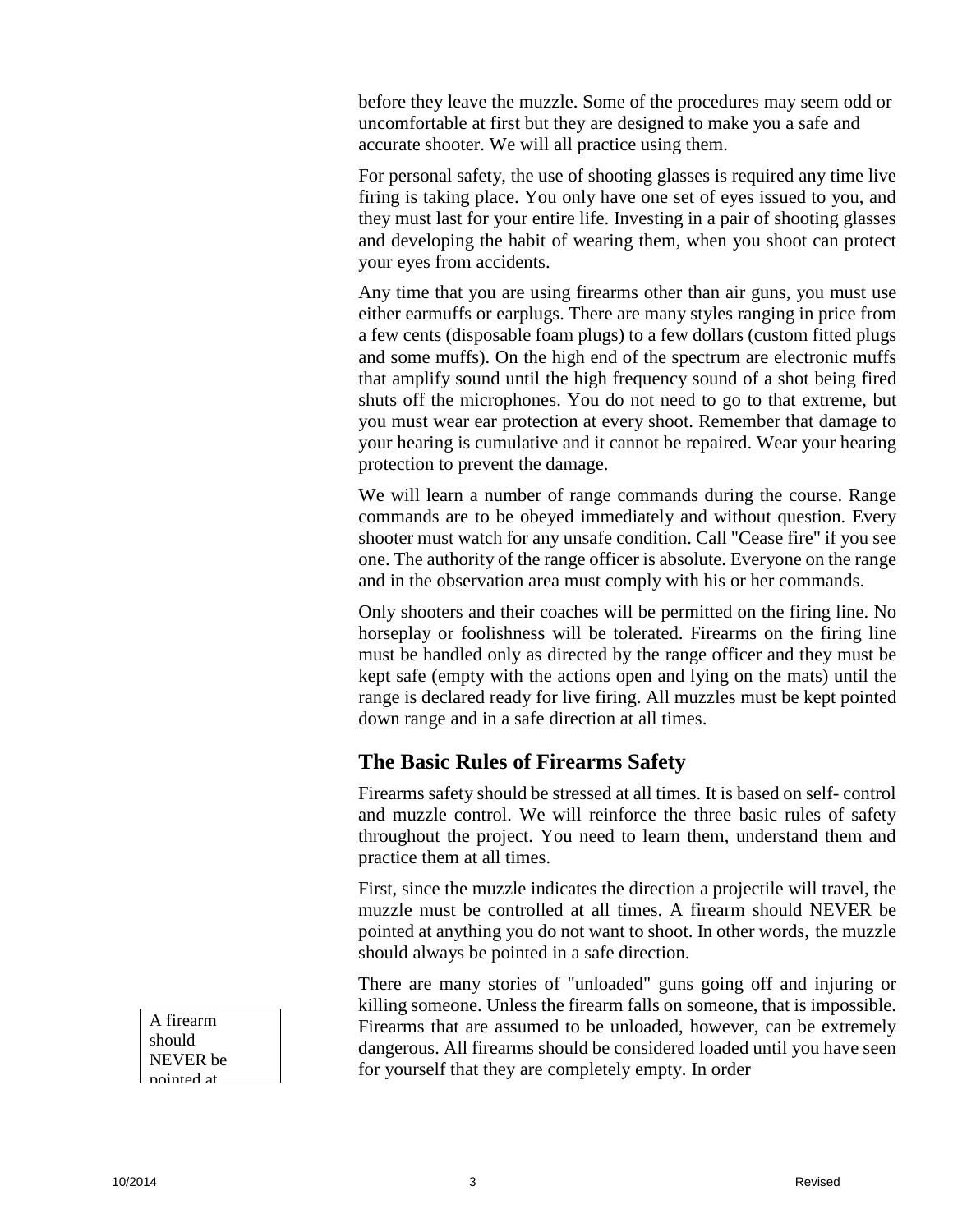to ease all tensions on the range, all actions will be kept open with the loading port exposed to view except during live firing. Make a habit of keeping the action open and the firearm unloaded except when preparing to fire a shot.

Finally, keep your finger off the trigger except when you are actually in the act of shooting. Develop the habit of resting your trigger finger on the frame above the trigger guard.

Safety is no accident. In fact safety is something that all of us must work to maintain all the time. Complying with these three simple rules will make the firing line and learning to shoot a safe and positive experience. Remember MAT (Muzzle, Action, Trigger)

- 1. Keep the muzzle pointed in a safe direction at all times.
- 2.Keep the action open and exposed so other shooters can see it is open.
- 3. Keep finger off the trigger until you are in the act of shooting.

#### **Orientation to the Pistol**

Like most firearms, pistols are composed of three major components. The **grip** of a pistol is equivalent to the stock on most firearms (although a few pistols have a forearm, too). Pistols also have an **action** and a **barrel**. Each part performs an important function. The stock or grip serves as a front sight handle to hold or control the pistol. This ensures muzzle will remain pointed in the intended direction.

The action of the pistol includes those parts that load, cock and fire the arm. In other words, the action is the mechanical part of the pistol. The **bolt** or **breechblock** seals the rear of the chamber and holds the projectile in place for firing. In bolt-action pistols, the bolt may also cock the **trigger mechanism**. The trigger mechanism releases the **firing pin**, **hammer** or **air charge**. On some revolvers and semi-automatic pistols (double actions) the trigger may cock the hammer, too. Until the trigger is pulled, the firearm is under the conscious control of the shooter. Once it is pulled, the mechanical, chemical and physical forces take over very rapidly to deliver the projectile to its target.

The **safety** mechanism is a device that aids the shooter in keeping the firearm from firing until he or she intends to do so. Like other mechanical devices, safeties do not always function properly. They are subject to failure at any time. As a result, do not depend upon them to prevent accidental firing. Instead, the shooter should be the ultimate safety by keeping the muzzle of firearm under control. The safety should be used as a supplement to proper firearm handling.

The **barrel** is a launching tube for the firearm. The rear of the barrel is designed to fit a particular cartridge or pellet. Here the projectile and/or cartridge are held in place inside the chamber. When a round is in the chamber, the pistol is loaded. The opposite end of the barrel is the muzzle, which points in the direction that the projectile will go when the pistol is fired.

Make a habit of keeping the action open and the firearm unloaded except when preparing to fire a shot.

Develop the habit

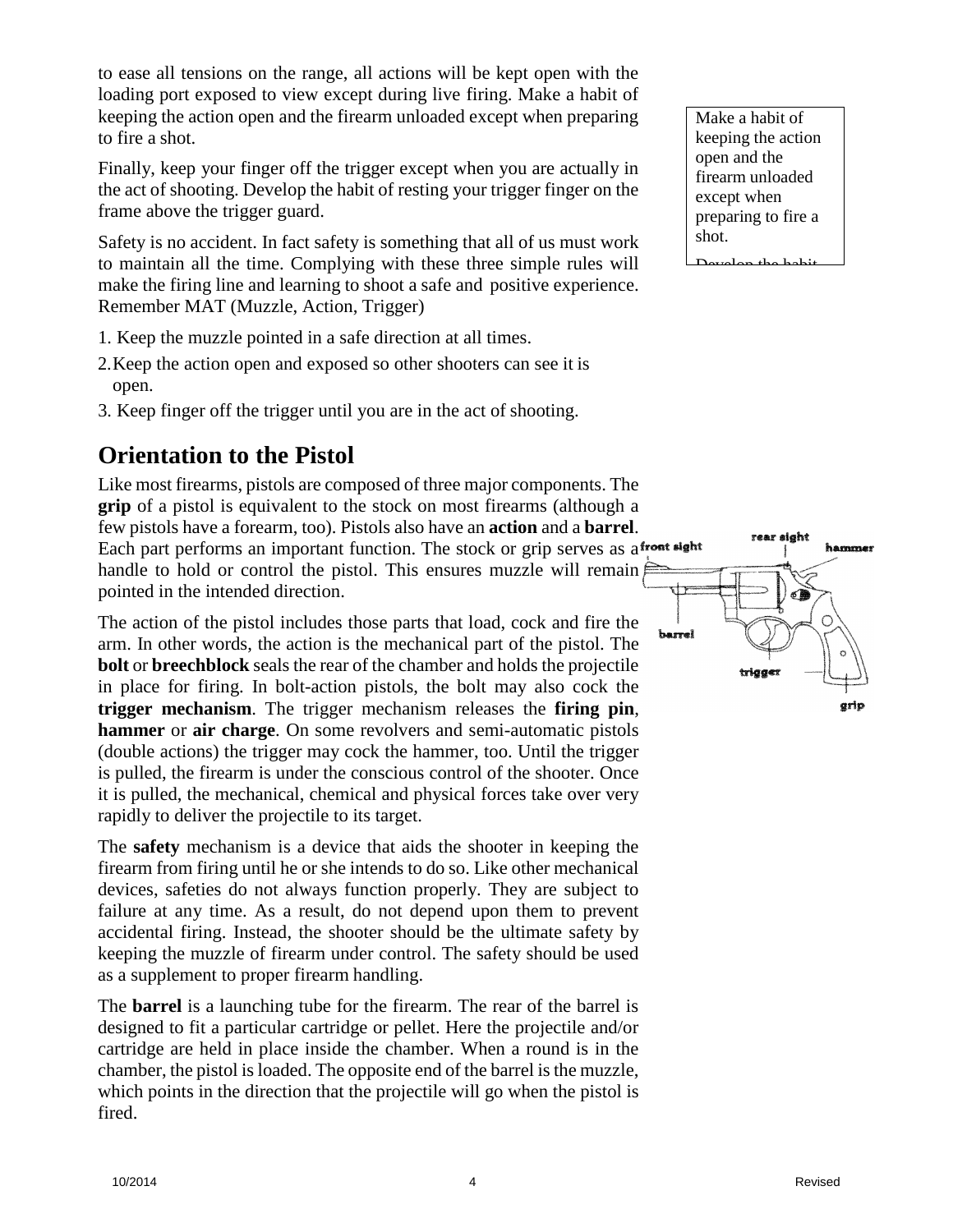When both front and rear sights are present, the **rear sight** is normally near the chamber and the **front sight** is usually very close to the muzzle. The primary function of the sights is to serve as reference points that permit the eye to be aligned with the bore of the pistol. Once the eye, the sights and the bore of the pistol are aligned as a unit, the shooter can control the sight picture to direct the projectile to its target. The sights help the eye and the bore to be directed at the same point.

The inside of the barrel is bored to a specific diameter or **caliber.**  Almost all pistols have rifled barrels. The **rifling** is a spiral set of ridges (or lands) and grooves. Rifling causes the bullet to rotate around its long axis, making it more stable in flight. The rotating bullet, like the spinning of a football in flight, tends to fly true to its course.

## **Eye Dominance**

Learning to shoot well is much easier when the shooter uses the dominant eye for sighting. Nearly everyone has a dominant eye, just as they have a dominant hand and a dominant foot. Select a partner and stand squarely facing that partner two to three arm-lengths apart. One member of each pair needs to be an observer. The other member will be the "shooter." Shooters should extend their arms forward with the hands in front of the waist and place the thumb on top of the other one. Keeping the thumbs in place, cross the fingers of the top hand over the fingers of the bottom hand to form a small triangle. Now, with both eyes open, extend the arms to eye height and look at the observer's nose through the opening. The observer should note which eye they see looking back through the triangular opening. Then, keeping the nose centered in the opening, the shooter should slowly bring the hands back to his or her face. The opening will come to the dominant eye. The observer should watch for switching between the eyes as the hands move toward the face. The shooter should stand square to the observer without leaning, canting the head or squinting one eye. Try it a couple times to confirm your observation, then switch roles and repeat the process.

How many of you came to your left eye? Right eye? You should shoot with the dominant eye, regardless of whether it is on the same side as your dominant hand. Using the dominant eye reduces tension and eye fatigue and helps in seeing the target clearly and quickly. Keeping both eyes open increases depth perception as well. Those whose eye and hand dominance is on opposite sides are cross dominant. You should shoot from the dominant eye side, even though it feels clumsy and uncomfortable. Your hands and feet are much easier to train than your eyes. Even if you are already shooting from the "off-eye" side, you will improve more rapidly by switching to the dominant side.

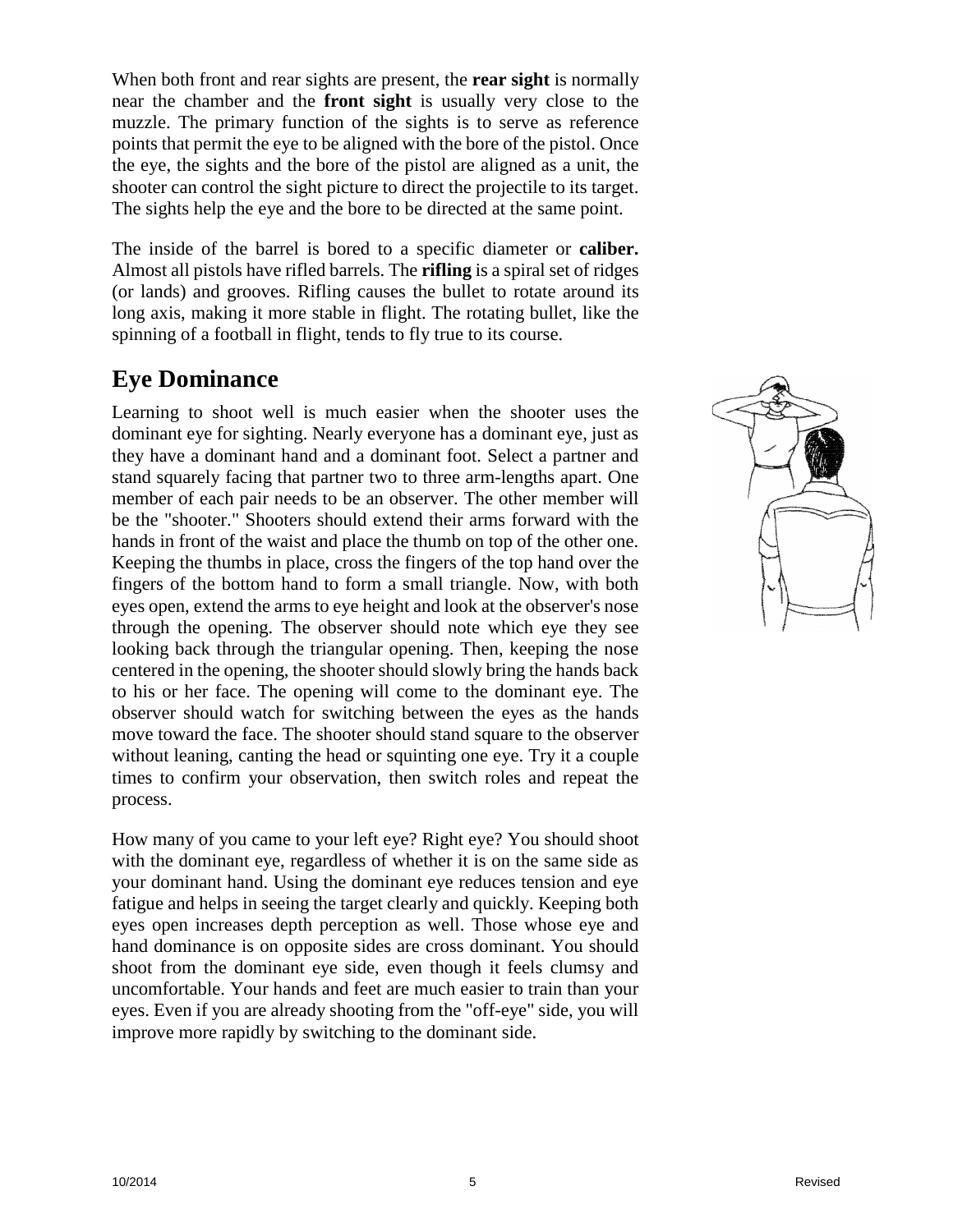A few people are ambidextrous. A similar number are ambi-eyed, that is, their eyes switch dominance when an obstacle is placed in front of them. Shooters with this situation can use a shield, a spot on their shooting glasses or some similar barrier to assure the same eye is used every time they shoot. Even persons with a specific eye dominance may find a barrier device helpful. Be sure you remember which eye is your dominant one so you can use that side in your shooting.

#### **Sight Alignment**

The basic function of the **sights** is to align the eye with the barrel. The sights must be consistently aligned with the eye before they can be adjusted to align properly with the barrel. We will be using **patridgestyle sights**. They have a squared rear notch and a rectangular front sight. The front sight (where your eye should be focused) is centered in the rear notch. There should be the same amount of light showing through on either side of the front sight. The top of the front sight should be even with the top of the rear sight. If the front sight is above the top of the rear sight, the pistol will impact above the intended point. If the front sight drops into the square notch of the rear sight, the pistol will impact below the point of aim. Proper sight alignment is critical to consistency, sight adjustment and accuracy.

# **Trigger Control**

Pulling a trigger seems to be a simple act. It can be, but proper trigger control means pressing the trigger to fire the shot without disturbing the sight alignment. To do that, the shooter must learn to control the trigger. The trigger finger must be positioned so that the pressure on the trigger comes straight back toward the center of the hand or hands holding the pistol. Apply pressure by flexing only the trigger finger. All other fingers maintain the same pressure and position on the grips of the pistol, so the barrel remains aligned with the target throughout the trigger pull. Practicing with a medicine dropper can be an effective way to learn trigger control, but we will use dry-firing techniques to do the job effectively.

#### **Range Procedures**

The range officer is in control of the range at all times. The primary task of a range officer is to maintain order and safe operation of the range. All shooters share that responsibility. If any unsafe or potentially dangerous situation is noted, the shooter detecting it has the responsibility to call a cease-fire immediately. Having a designated range officer does not remove the personal responsibility for range safety. It only helps coordinate activity on the range and aids in avoiding accidents. Safe range procedures help make shooting safe for all participants.



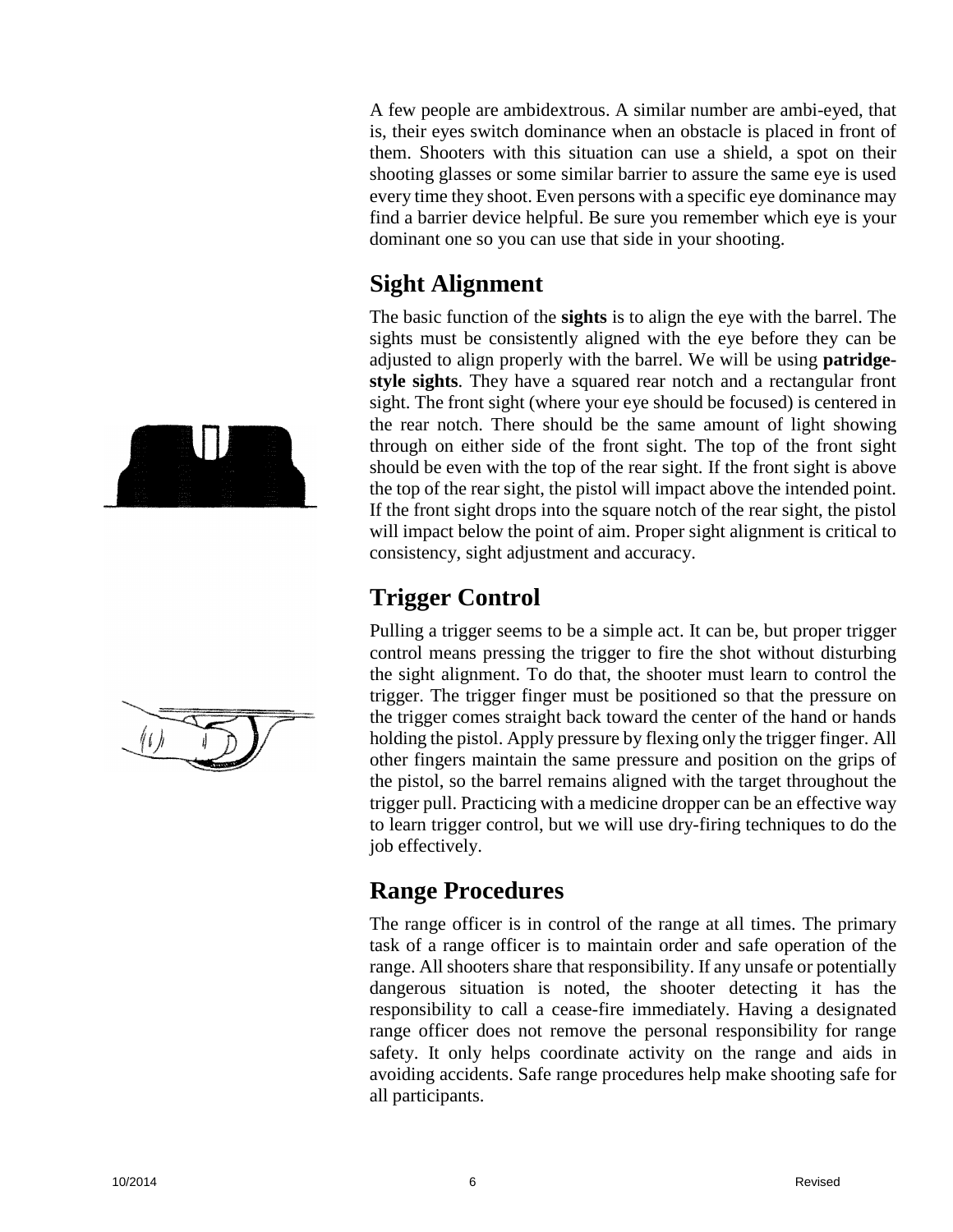Shooting is fun and among the safest of sports. The dedication to safety, concentration and responsibility of individual shooters keep it that way. Shooting responsibility must be taken seriously. We intend to demonstrate that responsibility on the range and in our personal shooting. We expect you to do the same. No foolishness or nonsense will be permitted on the range or in the observation areas. Minor infractions may bring a warning or the range officer may eject the offender from that shooting session. Repeated safety, behavior or other violations of responsibility will be justification for ejection from the program. That may seem harsh. It is not. It merely underscores the importance shooters place on safety.

#### **Safety on the Range**

Safety on the range starts in the mind of the shooter. It requires an appropriate attitude as well as knowledge. The three basic rules of pistol safety were stressed earlier. Muzzle control action, open and empty, and finger off the trigger rules will be enforced at all times. Obedience to range commands and orderly behavior on and near the range will also be stressed. Most other procedures relate to management of the shooters and the range facility.

Malfunctions or other equipment problems may occur while on the line. In that event, keep the muzzle pointed down range and raise one hand to indicate that assistance is needed. Since we are working in **coach-pupil**  teams, the "coach" must watch the muzzle to be sure it is properly controlled. Intervene to keep it down range if necessary. That is part of your job. Let the range staff clear the problem. It is not necessary to call a cease fire unless a down-range safety problem exists.

If the pistol must be handed to the person responding to your request for help, first explain the problem. The instructor will grasp the pistol. When they have it under control they will indicate their control verbally by saying, "I have the pistol" or "thank you." Only after they have indicated that the pistol is under their control should you relax your own grip. That ensures that the pistol will not be dropped in the transaction.

#### **Range Commands**

We will use a standard set of range commands for most of our shooting. Observe the shooters on the line while they follow the range commands.

"*Shooters to the line"* Note that the pistols are carried with the muzzles pointed in a safe direction and their actions are open. The first thing the shooter does when reaching the firing line is to place the pistol on the mat with the action open and visible.

"*Is the line ready? Respond by firing point numbers."* Note that each shooter says "ready" or "not ready" and states their firing point number. After the shooters become more experienced, only those who are not ready need respond. For now we will wait for a positive response from every firing point until all shooters are familiar with range procedures.

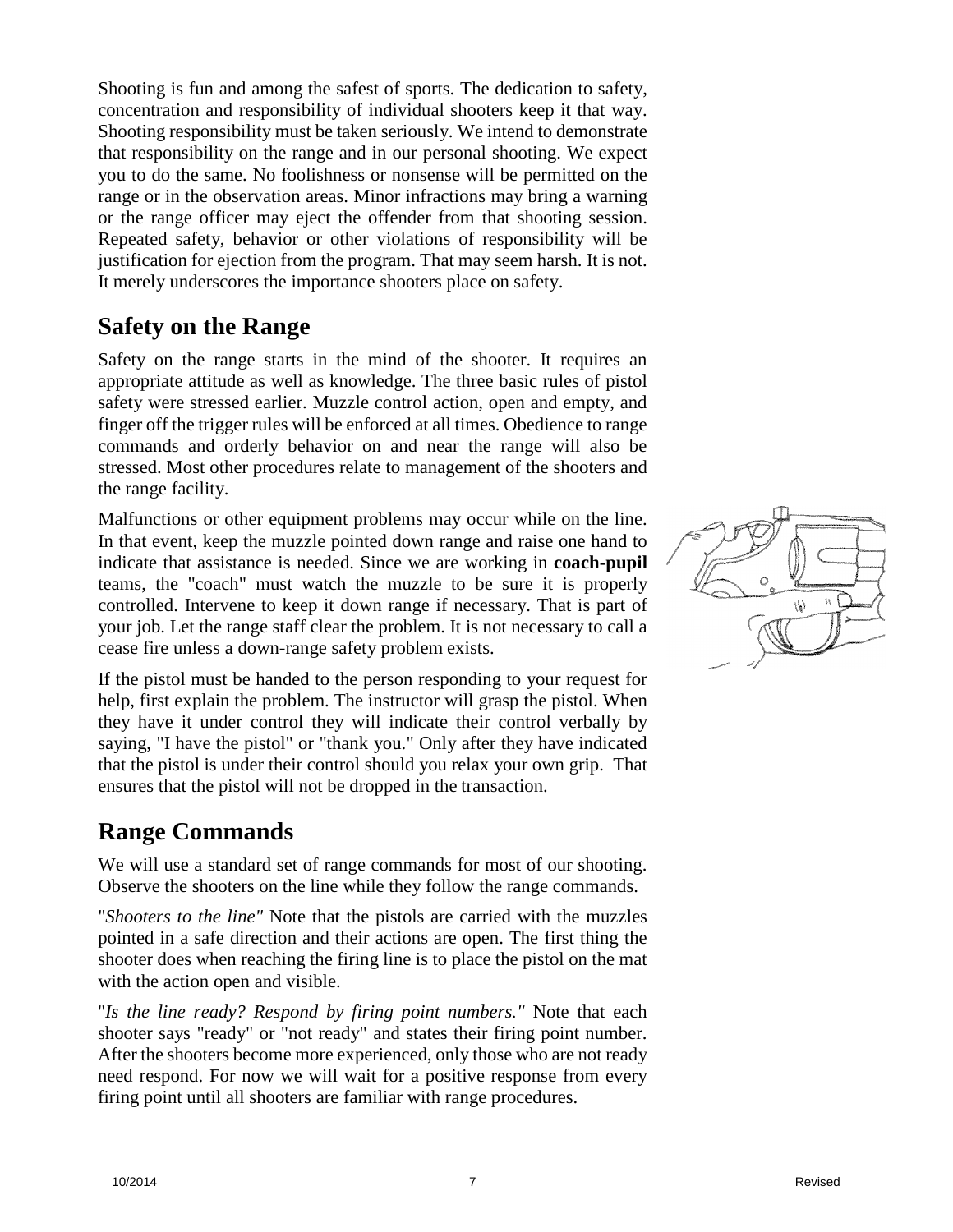*"The line is ready"* This means that the range officer has determined that all shooters are ready to prepare for shooting. The command also means that the range is live or hot. No one should be down range.

"*Fire when ready*" Shooters may fire at their own discretion as long as the range remains active. No ammunition is loaded until this command is given.

"*Cease fire!"* The cease fire command means that all shooting must stop *immediately.* Even a shot that is in the process of being fired should be held if possible. If the cease fire is an interruption for some range problem, shooters must wait for the range officer to give a fire when ready command before resuming.

"*Make your pistols safe*" If the shooter has not already done so, all ammunition must be removed from the pistol and the action must be locked open. Note that the muzzles remain pointed down range at all times.

"*Ground your pistols* " Once the pistols have been made safe, they are placed on the mat with the muzzle down range and the action open and exposed for inspection.

#### **Shooting Procedure**

In the beginning, we will use an expanded set of range commands. Doing that increases safety consciousness and reinforces proper shooting technique. Follow the shooters on the line through the shooting sequence.

"*Shooters (or relay number [*#1]) *to the line."* Shooters will proceed to the firing line with their coaches. Coaches will carry the pistols or the pistols will be grounded at the firing line.

"*Is the line ready? Respond by firing point number*" Each shooter or coach should respond by saying "firing point (#) ready" or "not ready." If any point is not ready, the range officer will check them again. Once all points are ready, he or she will open the range.

"The *line is ready."* This means that the range is open and preparing for firing. No one should be down range.

"*Pick up your pistol"* The shooters will pick up their pistols, keeping them pointed down range and wait for an additional command. Note that the action is open, the pistol is pointed down range and the safety remains in the "on" position.

"*Load your pistols*" A projectile or round is placed in the chamber, and the action is closed. Remember that any closed action means the firearm is loaded and ready to fire. If an air gun is being used, charging it with air is part of the loading sequence.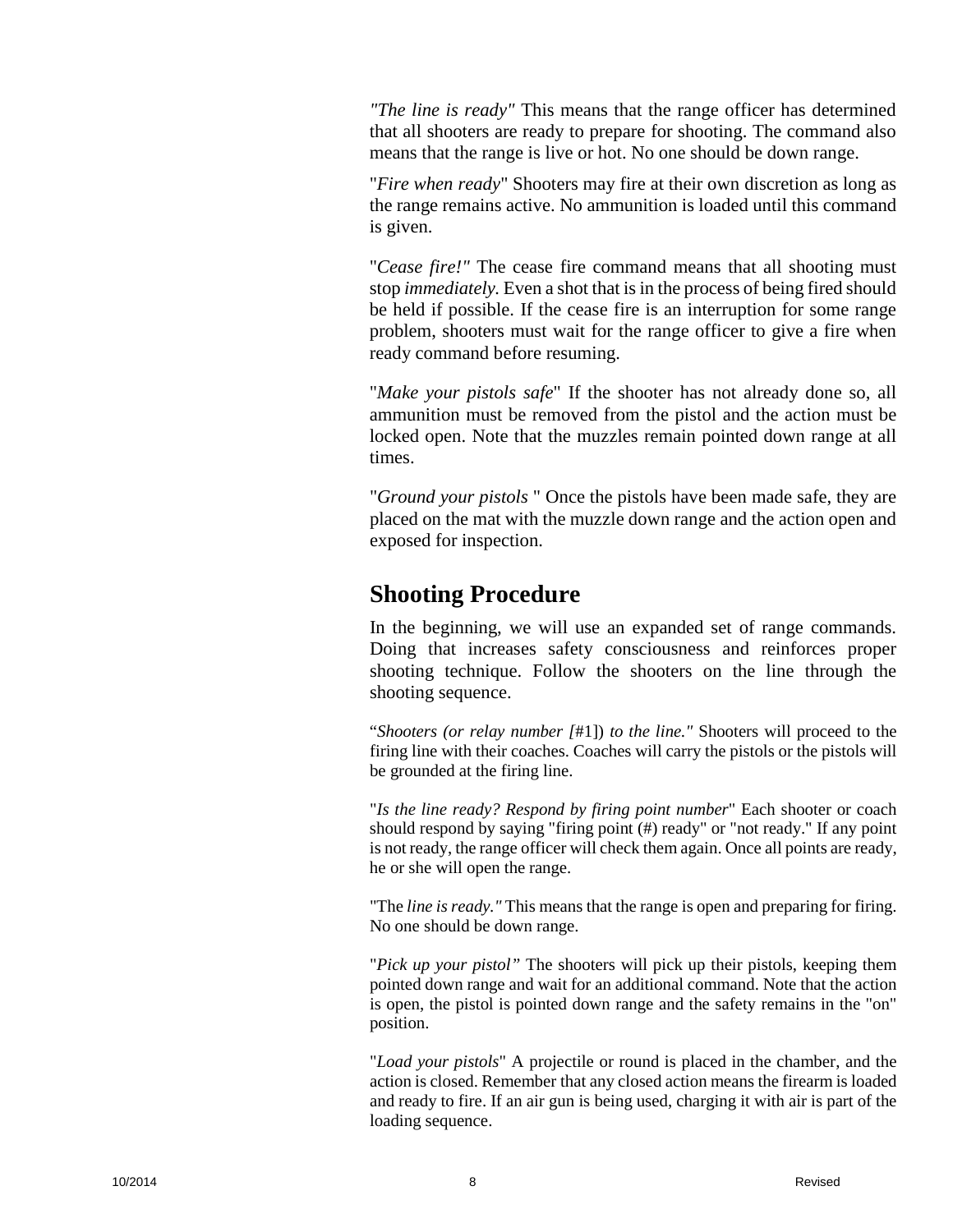"*Assume your shooting position*" The coach will assist the shooter in taking a proper grip. Both arms are extended at an angle, allowing the muzzle of the pistol to touch the mat, bench or table.

"*Safeties off*" This helps to instill the use of the mechanical safety where one is present. Many instructors will have the coach load the pistol, switch the safety to the "off" position and place the pistol in the shooter's hands for the first few shots. When that is done, the shooter signals control over the pistol by saying "thank you." The coach signals when preparing to release it by saying "you're welcome."

"*Align your sights*" With the pistols still touching the shooting bench, align the front sight in the rear sight notch.

"*Raise your pistols*" Keeping the sights aligned, raise the pistol to its shooting position. The pistol and arms should rise as a unit, with the eyes locked on the front sight and the sight alignment maintained.

"*Fire when ready*" The shooter places the aligned sights on the target and presses the trigger without disturbing the sight alignment. Sight alignment is held until the projectile hits the backstop. This is known as follow through.

*"Cease fire!"* This command always demands immediate attention and an immediate response. It requires you to stop shooting and make your pistol safe immediately. Do not resume firing until told to do so by the range officer.

"*Make your pistols safe.*" Open the action and remove any ammunition while keeping the muzzle pointed down range. On pistols with a mechanical safety, the safety should be placed in the "on" position.

"*Ground your pistols* " With the action open, the pistol empty and the muzzle pointed down range, place the pistol on the mat with the open action exposed to view. If your relay is finished, step back one step from the bench to signal that your pistol is cleared and grounded.

This firing sequence will become a practiced process after a while. Once it has been mastered, the range officer will shorten the command structure and allow individual shooters more freedom and responsibility.

#### **Summary**

We have learned about the facilities here and reviewed the basics of firearms safety. We focused on self-control, muzzle control, keeping the action open and keeping the finger off the trigger except during a shot. We have seen that a pistol, like other firearms, is made up of a stock, an action and a barrel. We saw how the various parts operate. We saw why sight alignment is important, what proper sight alignment is and how to control the trigger during a shot so that the sight alignment is not disturbed. In addition, we practiced safe range procedures and dry fired pistols to develop shooting form more fully. Next time we will begin live firing.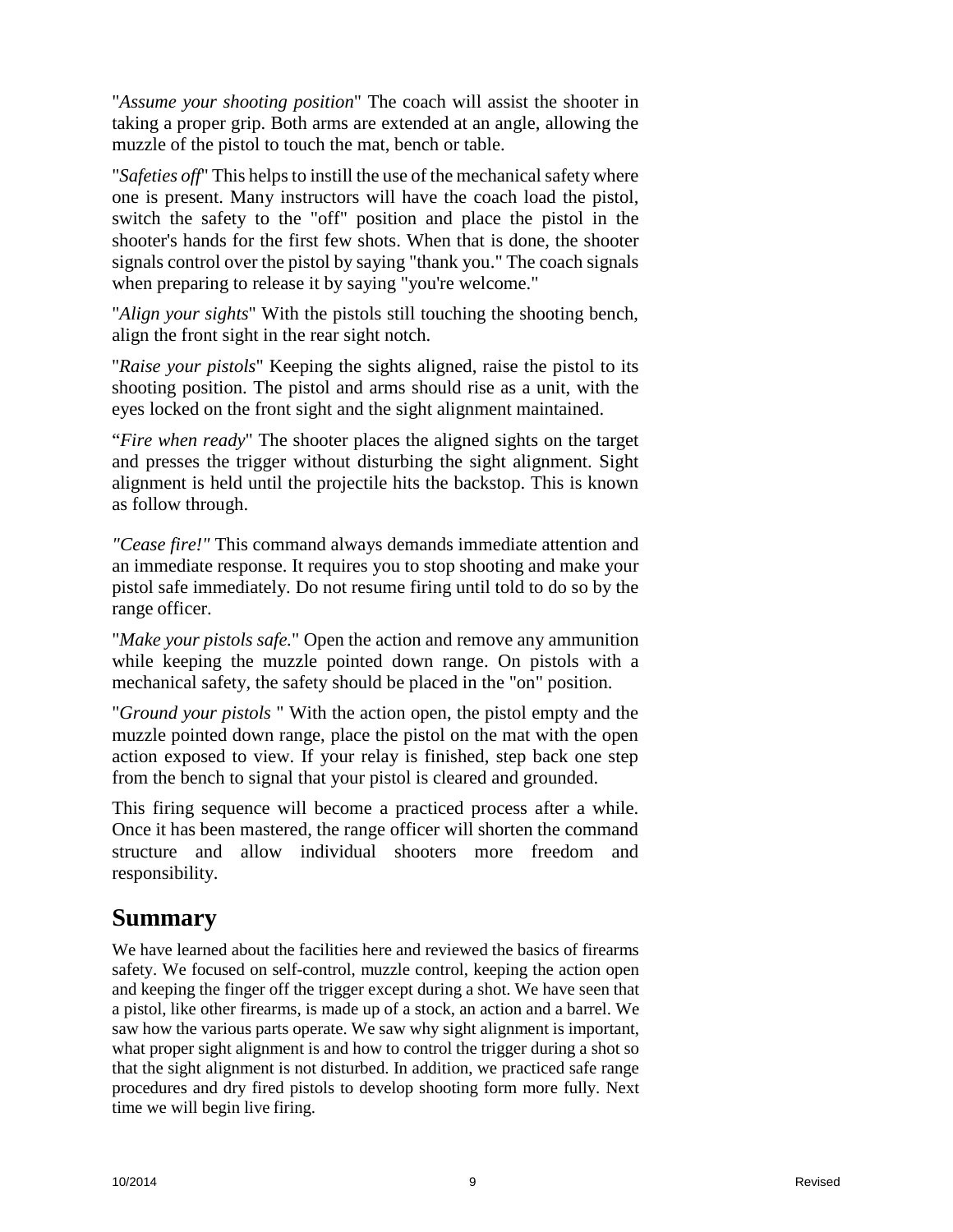#### **Summary Activities**

- 1. Review the parts of the pistols being used, having those who identify the parts explain what they do and the importance of those parts to pistol shooting safety and accuracy.
- 2. Review pistol safety and the three basic rules of shooting safety.
- 3. Using blocks or a sighting device, have participants demonstrate how the sights of a pistol should be aligned and discuss the errors associated with misaligned sights.
- 4. Discuss and review trigger control and its importance to proper shooting form.
- 5. Discuss the reasons for using range commands and appropriate responses to various hypothetical situations.

## **Sharing and Exhibit Ideas**

- 1. Illustrate the parts of the pistol you are using. Label the parts and describe their functions in your shooting journal or on a poster.
- 2. Develop a game board on identification of pistol parts or functions.
- 3. Enter the items you have learned in this session in your shooing journal, making them available for review during the course of this program.
- 4. Make a set of instructional posters illustrating the basic rules of pistol safety.
- 5. Make a set of posters or signs outlining range commands and proper responses to them. Post them near the firing line.
- 6. Make or illustrate something that interests you particularly in the content of this lesson.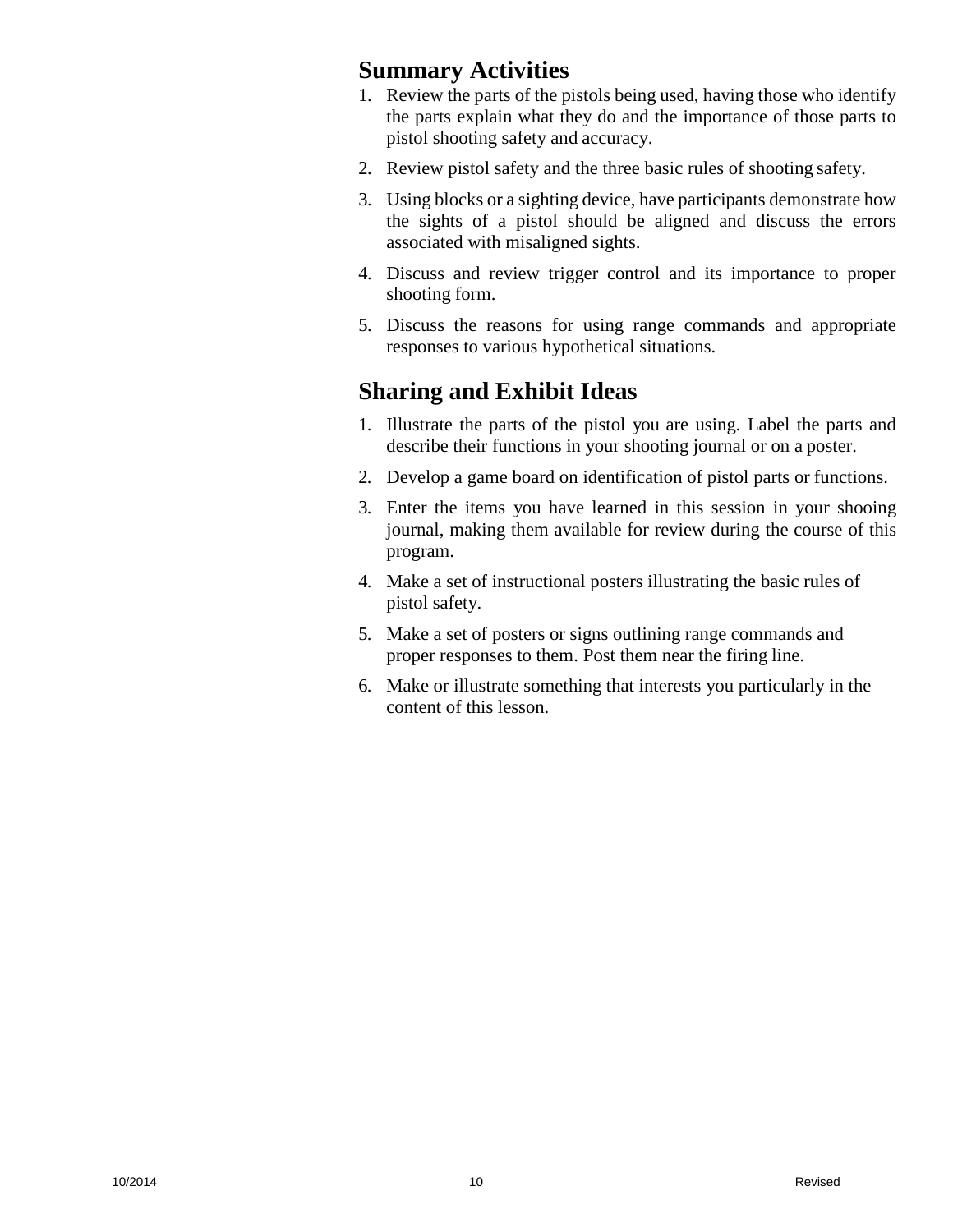*Instructor's note:* Review any specific rules and regulations related to using the facility and note the locations of bathrooms and other needed facilities.

In the last session, we learned about the parts of pistols, how they operate and how to handle them properly. We also discussed and practiced proper behavior on the range and the set of range commands we will be using. We learned about the importance of personal protective gear for the eyes and ears. Most importantly, we learned about personal responsibility for safety. What are the basic pistol safety rules? *Always* keep the muzzle under control and pointed in a safe direction. *Always* keep the pistol empty and the action open except when actually firing on the range. *Always* keep fingers off the trigger except when actually firing a shot. All the other rules we could put together for safe pistol shooting build on these three.

What are the basic parts of a pistol and what do they do? Pistols are built around a frame, which serves as the **receiver** of the pistol. The **stock** or **grip**  provides an area for holding and controlling the pistol. The **action** includes all the moving parts that load and fire the arm. The **barre1** contains and directs the projectile and the propellant gases. Common pistol actions include hinge, bolt, revolver and semi-automatic actions.

What is meant by sight alignment, and how should pistols sights be aligned? **Sights** are aligned by placing the front and rear sights in a consistent relationship to one another. The most commonly used type of pistol sights, **partridge-style sights**, includes a square notch rear sight and a flat-topped post or blade front sight. With the eye focused on the front sight, the shooter aligns the top of front sight with the top of rear sight and centers the front sight in rear notch. Precise sight alignment is necessary for accurate shooting.

**Trigger control** refers to firing the pistol without disturbing the sight alignment. This is accomplished by pressing the trigger straight back without changing the grip applied to the pistol with the rest of the hand or hands.

Range operations are under the control of a range officer, but safety is the responsibility of every shooter. We practiced a formal shooting process without actually firing projectiles. We established protocols for malfunctions and for passing a pistol form one person to another safely. Today we will start by dry firing. Then move to shooting live ammunition.

#### **Pistol Shooting Positions**

Before we do any shooting, each shooter needs to learn how to hold the pistol properly. A one-handed shooting form is used for most formal target shooting

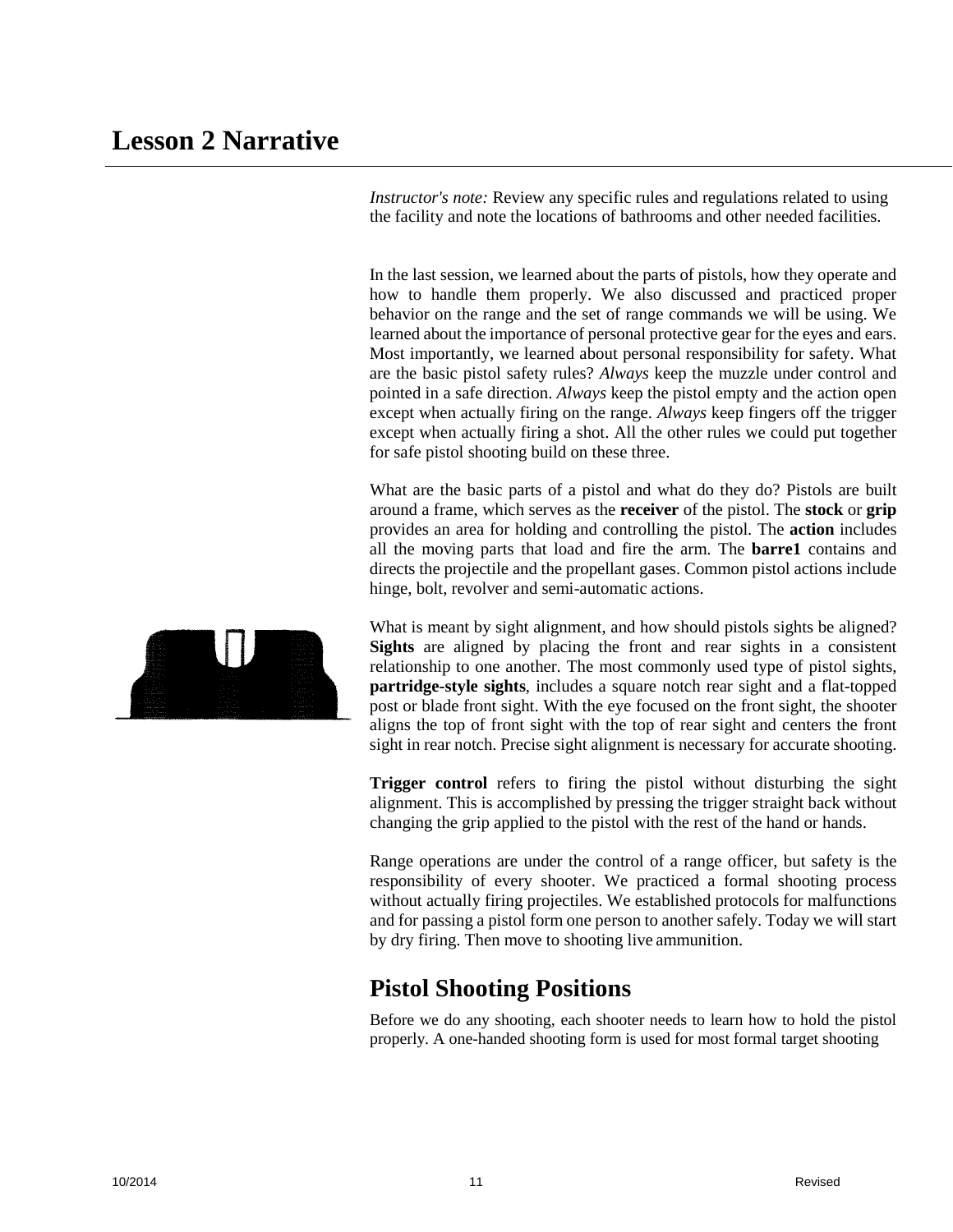with handguns. We will use a supported position to help develop the basics of pistol shooting form. Once they have been developed, you will be ready to move to a two-handed standing position, then a onehanded position. Watch carefully as these positions are demonstrated. You may want to sketch each one in your journal or notebook with comments to help you remember how to use each of them

# **Supported Position**

The supported position is steady and relieves the shooter of supporting the pistol. Many shooters use it to adjust their sights. Hunters often use it to ensure clean, killing shots on game.

The shooter is seated at the shooting bench, facing the target squarely. The arms are extended with the elbows resting on the bench or table. The butt of the pistol and the hands rest on the table surface. The barrel is supported by sandbags or a rest. All supports should be adjusted so the pistol points to the intended point of impact without having to use muscle power to move the pistol. Be sure the muzzle clears the forward support. Move to the firing line and practice the supported position without your pistols.

## **Two-handed Standing Position**

Two-handed shooting positions are quite varied. We will use a square stance. The shooter stands facing the target, nearly touching the shooting bench or table. The feet are planted a comfortable distance apart approximately shoulder width. The weight is equally balanced on the feet. As the arms are extended and raised to shooting position, the back is arched slightly to balance the body. When shooting from a standing position, shooters are spaced adequately to keep them from interfering with each other. Practice this position without your pistols.

# **Two-handed Grip**

Two basic types of two-handed grips are used by pistol shooters; the **thumb-lock grip** and the **palm-rest grip**. In both grips, the pistol is grasped in a handshake fashion with the heel of the grip (the back- strap of the frame) firmly in the web of the shooting hand. The index finger is extended along the frame above the trigger guard. The remaining fingers grasp the grips firmly, but without excessive squeezing. Rest the thumb along the opposite side of the grip.

When using a thumb-lock grip, position the supporting hand so the fingers grip the fingers of the shooting hand. The supporting index finger overlaps the middle finger of shooting hand, and the little finger tends to wrap around the butt of pistol grip. The thumb of supporting hand rests on the thumb of shooting hand. When shooting semiautomatic pistols, be careful to keep thumbs clear of the slide.



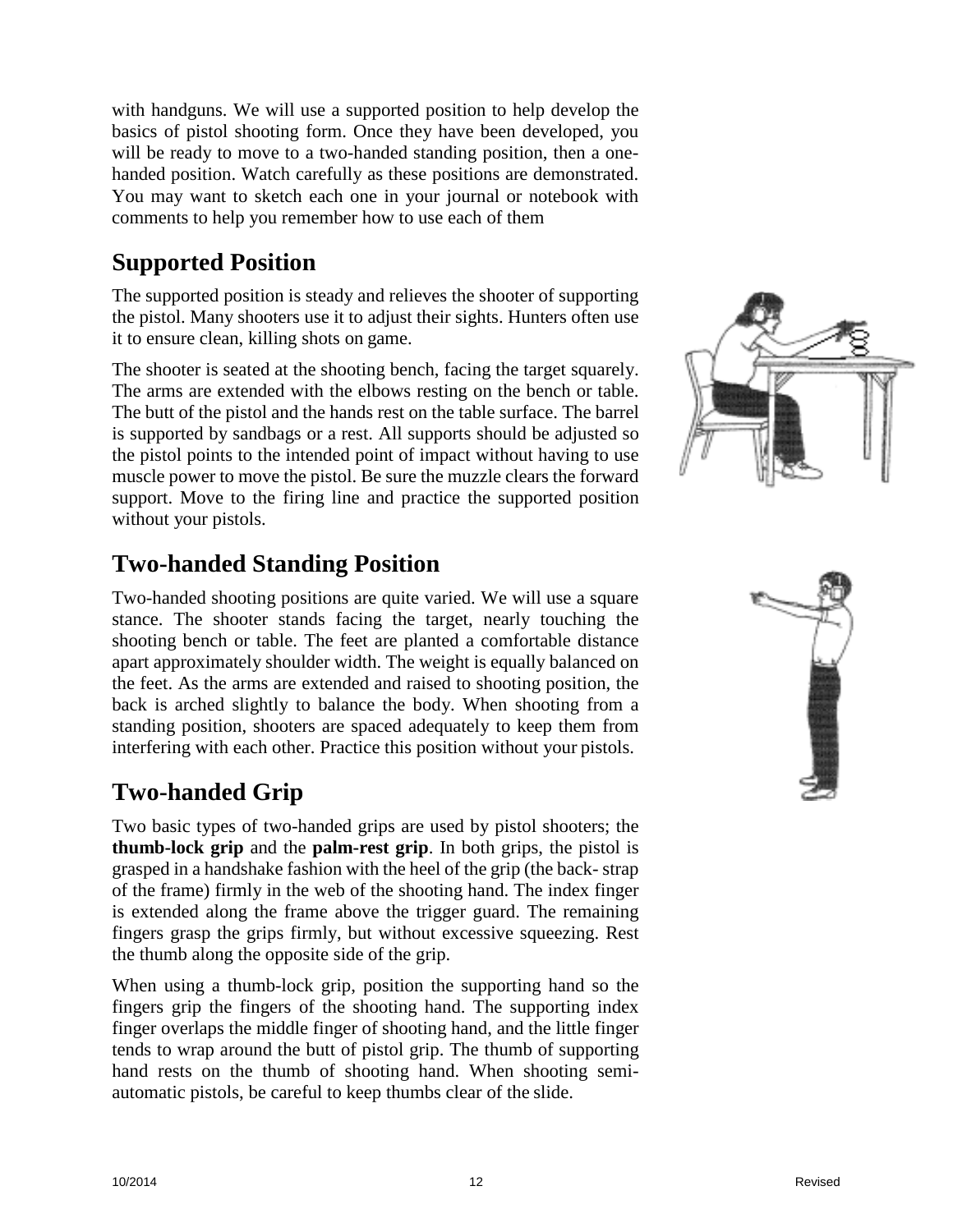Experienced pistol shooters grip the pistol with a "firm, but relaxed" grip. That translates to a very firm grip. Apply even pressure with both hands until muscle tremors cause the pistol to quiver, and then reduce the pressure evenly until they stop. That is what "firm, but relaxed" feels like. Develop your own level of grip pressure, but be sure that the pressure is consistently firm.

Extend the arms evenly with the elbows rotated downward. Hold arms at shoulder height by rotating them upward from the shoulders. Flexing the forearms at the elbows should bring the hands toward the center of the face. During shooting, the upper arms should be relaxed, allowing the forearms to be supported by the elbow joints. Adjustments in height are made from the shoulders. Practice this grip without a pistol.

When using a palm-rest grip the supporting hand is cupped under the butt of the pistol and the shooting hand. The thumb of the supporting hand is on the lower fingers of the shooting hand. The fingers of the supporting hand grip the base of the fingers and the back of the shooting hand. The shooting arm is pushed forward slightly. The supporting arm is slightly pulled backward to balance the forward push of the shooting arm. The shooting arm is straight, and the supporting arm is bent slightly at the elbow. Try this grip without the pistol.

#### *The palm-rest grip is not recommended for use with semi-automatic pistols. A firing malfunction may result in high-pressure hot gasses blowing down past the magazine and resulting in severe injury to the hand cupped under the grip.*

The thumb-lock grip involves fewer muscles, making a consistent hold somewhat easier to achieve. The palm-rest grip is preferred by many shooters. Try them both, if you like; but stick to one type of grip for each string of shots. Once you have found a grip that feels good to you and produces smaller groups, stick with it and learn to use it well.

# **Dry Firing**

Dry firing is an excellent way to practice shooting form. It involves going through the entire shooting sequence without ammunition in the firearm. It allows the shooter to practice the fundamentals of proper shooting without the tension and noise of live firing. That allows greater concentration on learning how to shoot. The shooter can develop a feel for the trigger, experiment with finger placement for better control and develop a smooth, consistent trigger press. Dry firing allows the shooter to concentrate on sight alignment and follow through. With rim fire or center fire handguns, many shooters use dummy (inert) ammunition or snap caps to protect the firing mechanism.

We will begin by dry firing at target backs. The blank target provides less distraction and forces the shooter to focus on the front sight and concentrate on sight alignment. It also aids in trigger control development. Coaches and range assistants will be watching for safety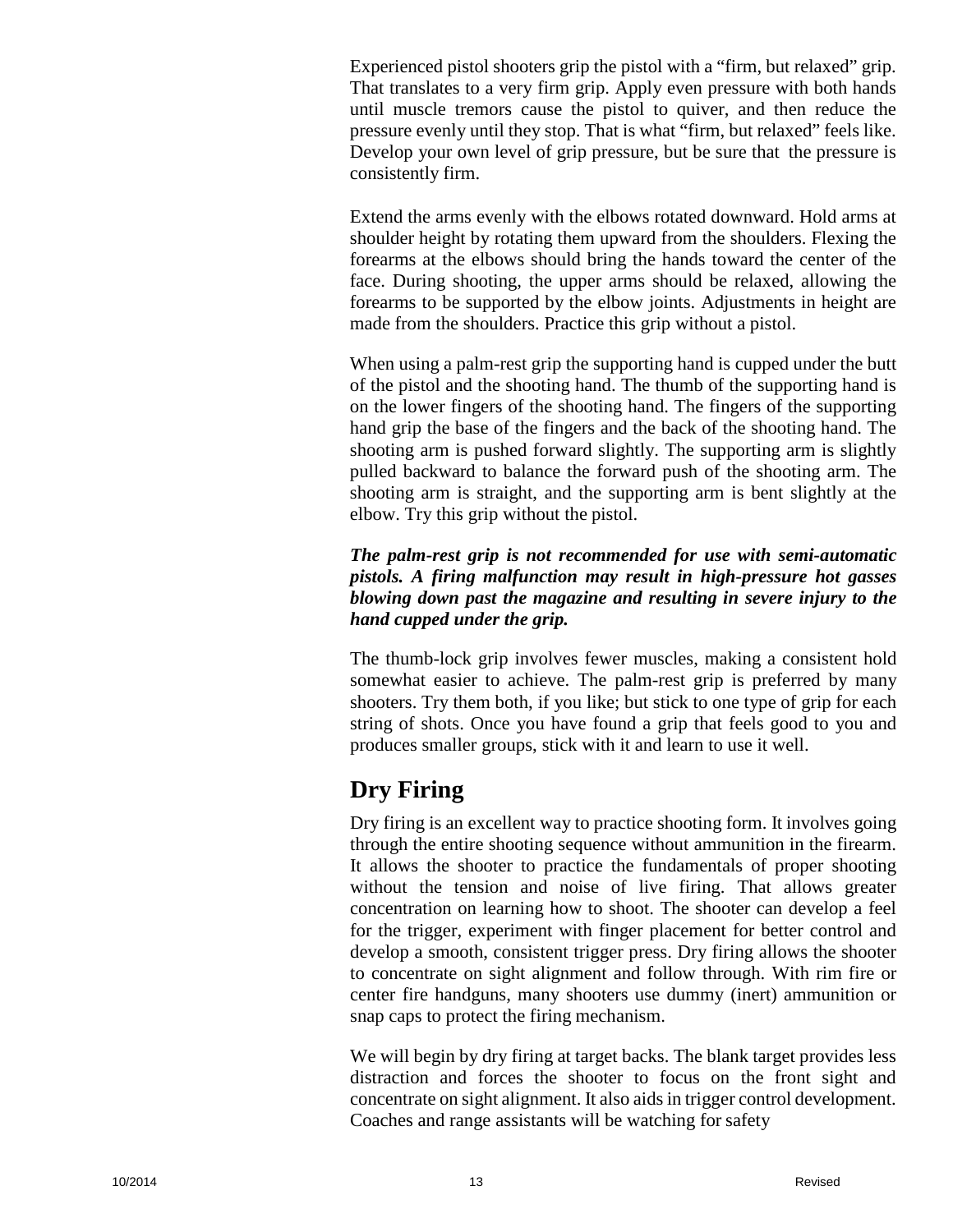and form during the dry-firing exercises. Remember, muzzles must always point down range. Your eyes should be focused on the front sight. Your sights must be carefully and consistently aligned. Point the aligned sights at the middle of the target back and press the trigger, keeping the sights aligned through the shot. We will let each shooter dry fire several shots, first on command, then on their own.

# **Live Firing at Target Backs**

Let's review the fundamentals of good two-handed pistol shooting form. The stance is a comfortable and erect one with the head relaxed and normally upright. The feet are square with the firing line and a comfortable distance apart. The elbows are nearly vertical, and the arms are fully extended. The two-handed grip features the fingers of the off- hand overlapping those of the shooting hand (with the exception of the trigger finger), and the off-thumb resting on the dominant thumb.

With the arms extended and the muzzle resting on the padded shooting bench, the sights are aligned properly. Focus on the front sight. Once the sights are properly aligned, the pistol is rotated into shooting position from the shoulders. The sights are centered on the blank target, and the pistol is fired.

The trigger is pressed straight back without disturbing the sight alignment, and the pistol is held on the target until the projectile hits the backstop. Holding your position on the target until the shot strikes is called "follow through."

Coaches and range assistants need to watch for all of these elements during the shooting sequence. Be particularly aware of any potentially dangerous situations as we fire this first group step-by-step. Coaches will control the ammunition and switch the safety off during this activity. We will use the same firing sequence used in the dry-firing exercise with the exception of leading the pistol. Be sure the muzzle remains pointed down range at all times.

Is everyone ready? First relay to the line. Coaches, verify that the pistols are safe. Is the line ready? Respond by firing point numbers. The line is ready. Pick up your pistols. Load one round. Charge your pistols. Set the safety off. Assume a proper and firm grip. Align the sights with the muzzle resting on the padded bench and the eyes focused on the front sight. Raise the arms to shooting position with the sights remaining aligned. Center the sights on the blank target. Press the trigger, keeping the sights aligned until the bullet hits the backstop. Open the action; set the safety on and lower the pistol to the bench. Go ahead and fire three or four more shots. Coaches, if your shooters show signs of fatigue, have them stop shooting. Remember, we are trying to shoot groups at the target back, not hit some precise point on the target. Make your pistols safe. Ground your pistols. Reverse roles between the coaches and pupils and repeat this exercise. Several repetitions should be made.

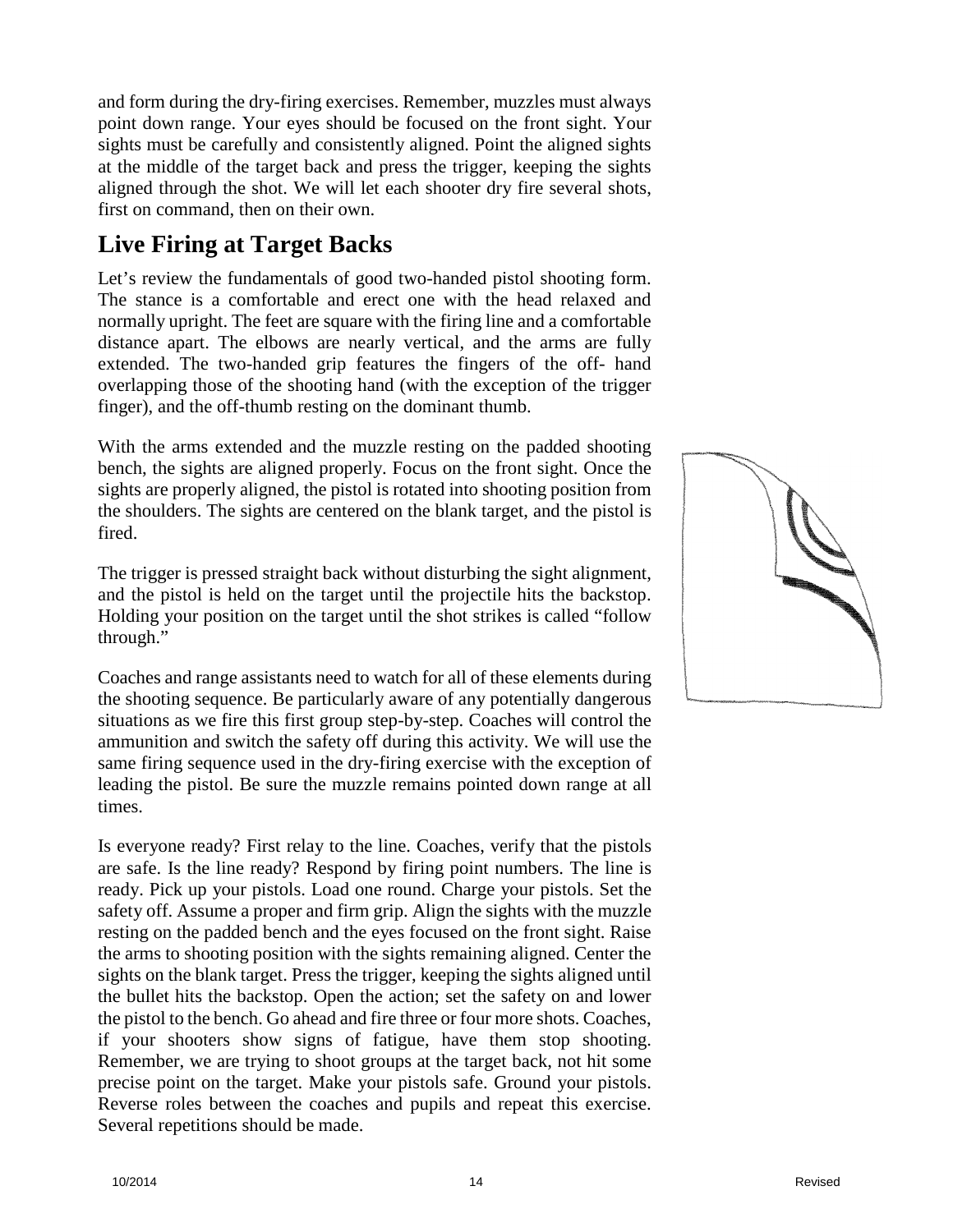#### **Summary**

Sight alignment is an essential element in good shooting. It involves focusing the eye on the front sight and placing the front and rear sights in a consistent relationship to one another. We keep the tops of the front and rear sights even and allow equal amounts of space on either side of the front sight in the rear notch. Sight alignment can be practiced with an empty pistol, and practice aids proper sight alignment.

Trigger control is also a practiced skill. The trigger must be pressed until the pistol fires without disturbing the sight alignment. Holding the sight alignment after the shot is fired is vitally important. That afterhold is known as follow through. Like sight alignment, trigger control and follow through can be practiced by dry firing.

We practiced range procedures with two exercises. First, we dry fired the pistols at blank targets. That allowed us to check form and practice in an environment where concentration on form was easy. Then we fired several groups at target backs using live ammunition.

Next time we will continue shooting at target backs, learn some different stances and grips and develop more consistency in shooting groups with the pistol.

## **Summary Activities**

- 1. Have shooters discuss the differences between the groups they "shot" while dry firing and those fired during the live firing session. Ask why those groups differ in size and discuss some of those reasons.
- 2. Review the elements of good shooting form, having participants discuss parts they find easy or difficult. Challenge them to practice the form at home without firing.
- 3. Suggest a series of dry-firing exercises to practice at home. Ask the shooters not to shoot any live ammunition, but to concentrate on dry firing to develop their shooting form.

#### **Sharing and Exhibit Ideas**

- 1. Record your experiences and the new things you learned in this session in your shooting journal or notebook.
- 2. Demonstrate proper pistol shooting form for your parents or another interested adult.
- 3. Illustrate basic pistol shooting form in a series of posters to be used in pistol instruction.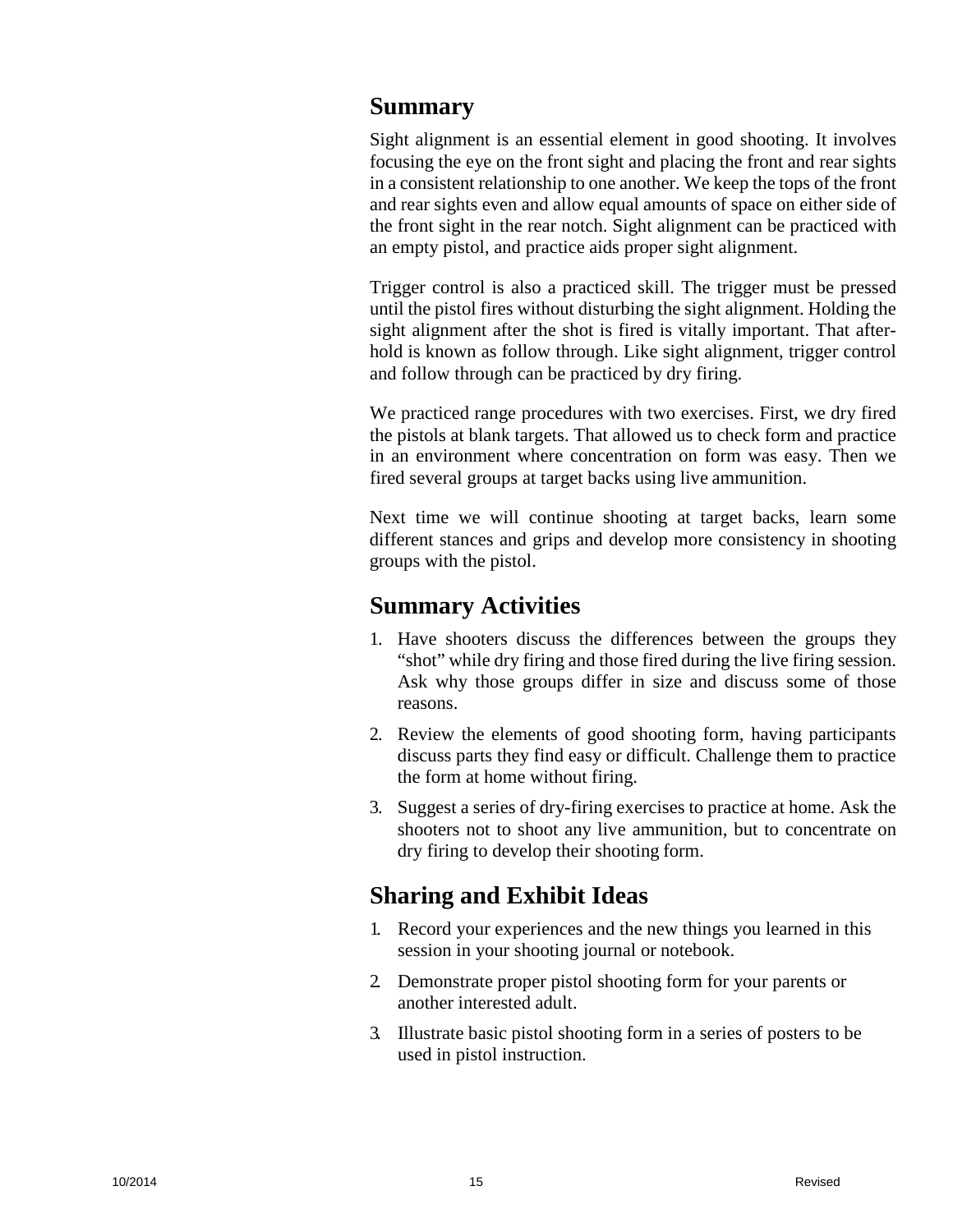This shooting session continues development of the basics of sound pistol shooting. Safety is always important to shooters. Remember, you are responsible for safety with your pistol. Muzzles will always be pointed in a safe direction - down range when on the firing line. Pistols will be kept empty with the actions open and exposed to view except when actually firing. The trigger finger is only placed inside the trigger guard when the shooter is getting ready to fire. All persons on or near the range will use adequate eye and ear protection. We expect responsible and adult behavior. No nonsense will be tolerated.

Sound pistol shooting begins with a proper stance and grip. We will use either two-handed standing position or a supported shooting position for all shooters. The stance should be comfortable and relaxed, square to the target. The head should be erect and relaxed. The grip should be firm in either the thumb-lock or palm-rest positions.

Proper sight alignment involves focusing the eye on the front sight and consistently aligning the front and rear sights. Trigger control allows the shooter to squeeze the trigger and fire a shot without disturbing the sight alignment. Holding the sight alignment through the shot achieves a proper follow through. These are the principles we have practiced in dry firing and live firing in earlier sessions. We will continue to use them today. Remember that practice alone does not make perfect. Perfect practice makes perfect.

We will continue to use the same basic range commands and firing procedures practiced in the last session. Does anyone have a question about those commands or what they mean?

# **Dry-firing Review**

Check your pistols to make sure they are safe, bring them to the shooting line and ground them with the muzzles pointed down range. Assume a suitable shooting position. Is the line ready? Respond by firing point number, please. The line is ready. Cock your pistols. Dry fire the pistol to refresh your memory of the trigger feel. Align the sights and dry fire once more. Align the sights; raise the pistol to firing position and dry fire again. Finally, point the aligned sights at the center of the target back and dry fire one more time. Make your pistols safe. Ground your pistols and step back from the firing line.

# **Live-firing Review**

Now, let's review the live-firing process by firing a shot on command. Coaches will load the pistols and hand them to the shooters. Remember to keep the pistol under control and pointed down range at all times.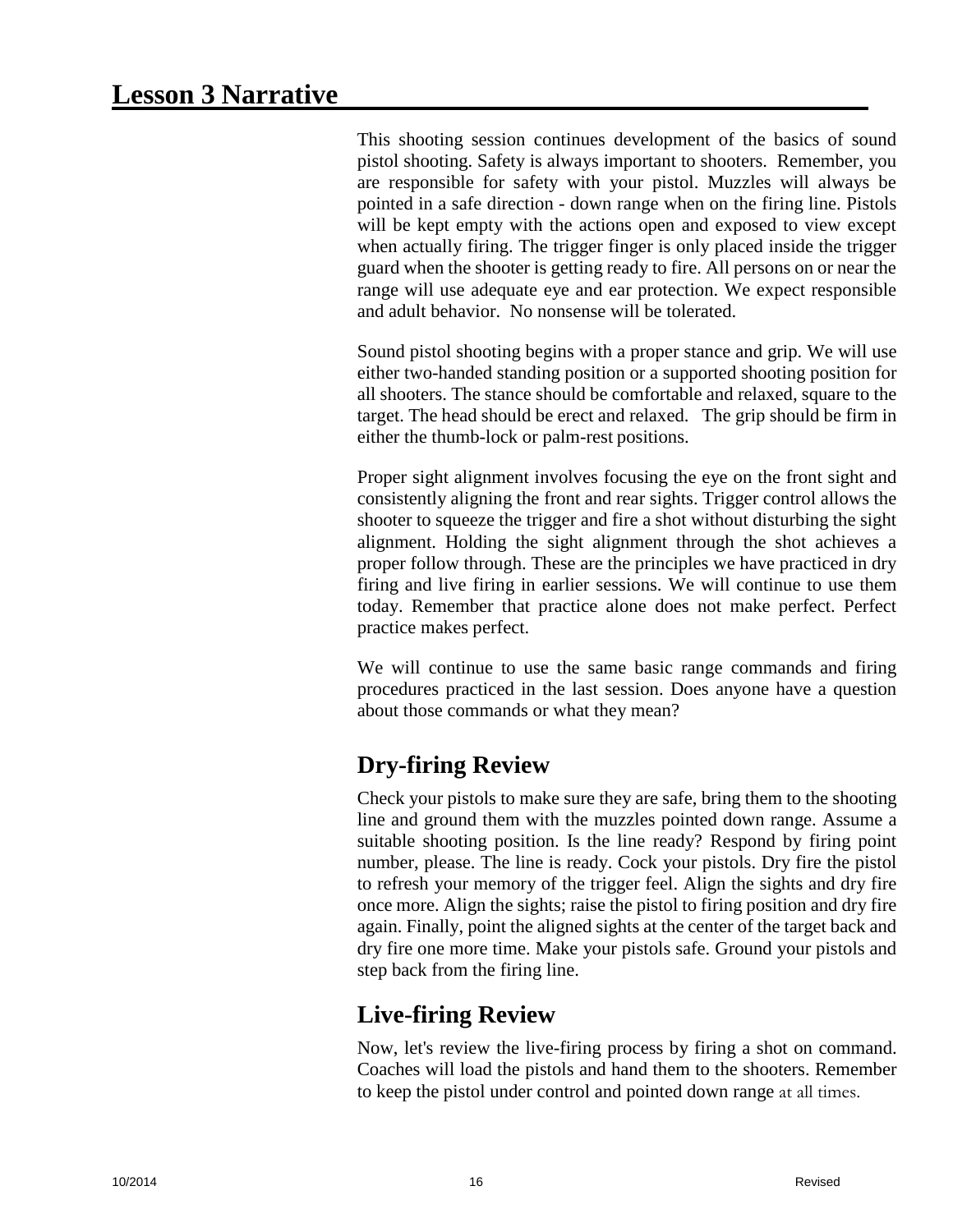Do not relax your grip on the pistol until the other person gives verbal acknowledgement that he or she has it under control. Blank targets are used to increase concentration on proper shooting form and shooting groups. Those objectives require three elements: proper and consistent sight alignment, good trigger control (including follow through) and a consistent hold on the center of the target back. "Coaches" will control all ammunition, and everyone will be watching both form and safety. Are there any questions?

First relay to the line. Is the line ready? Respond by firing point number, please. The line is ready. Shooters, pick up your pistols, verify that they are safe and pass them to your coaches. Coaches, load and charge the pistols with one round. Place the safety in the "on" position, and pass them to the shooters. Remind them that the safety is on and wait for a verbal signal before releasing the pistol.

*Instructor note:* Instructors differ on the use of the safety in this context. Some feel it is an unnecessary distraction since the pistol is being single loaded for each shot. Others feel it is essential as preparation for field use of the firearm.

Shooters, switch the safety to the "fire" position. With the proper grip and the muzzle resting on the table, align the sights, keeping the front sight sharply in focus. Raise your arms to the firing position and center the aligned sights on the target back. Press the trigger, taking care to keep the sights aligned and centered on the target. Follow through with that hold until the projectile hits the backstop. Switch the safety to the "on" position and; lower the muzzle to the table or bench. Make the pistol safe and ground it.

Call the next relay to the line and repeat the process. This exercise should be repeated several times with each shooter. Correct all form faults, taking multiple faults one at a time and in priority. Stress what needs to be done, not what is being done wrong. BEWARE of excessive shooting. Stop for reviews or discussion to give shooters a break, and quit for the day before group sizes start to expand because of fatigue. Analyze a series of groups for each shooter. If group sizes are inconsistent or erratic, review the fundamentals of good form or repeat the triangulation and trigger control exercises. Address obvious form faults as needed. This requires high ratio of adults or accomplished teen leaders to young people.

#### **Summary Exercise**

Good shooting requires consistency. The stance and grip must be consistent. The sight alignment must be precise. Trigger control must not disturb the sight alignment throughout the shot. The hold on the target must be consistent. We shot quite a bit in this session. Let's shoot one more group of five shots, concentrating on shooting a good group. Remember to follow the basics of good shooting as you fire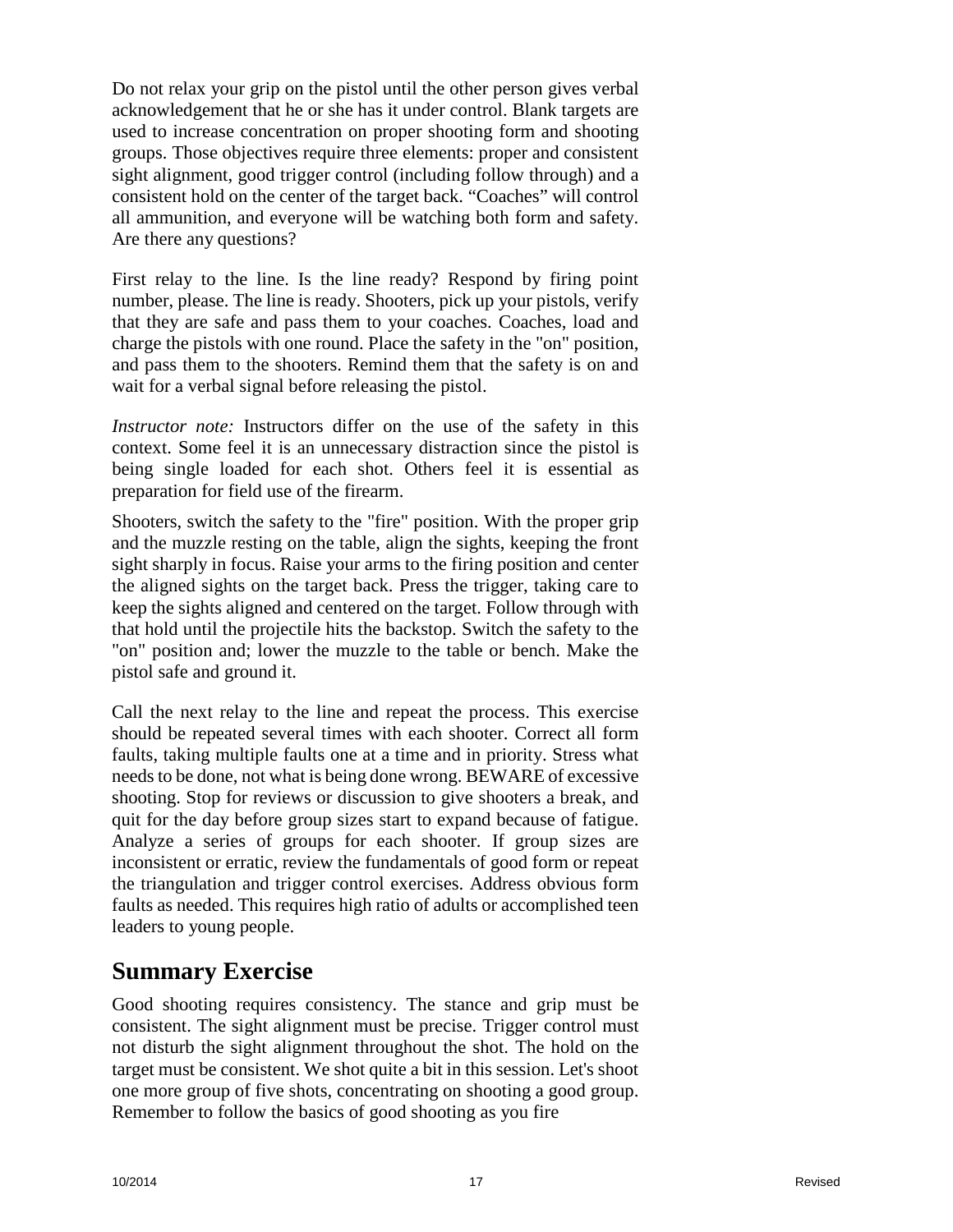Coaches and instructors should analyze each of these groups. Shooters firing fairly small groups have demonstrated adequate mastery of the basics to move on to shooting at standard targets. Those who are still shooting large or inconsistent groups may need to use a supported shooting position, repeat the triangulation or trigger control exercises or practice with the target backs in another session. If time permits and frustration is not evident, that may be done now. Otherwise, this lesson should be repeated until the shooter is comfortable with the basics. Pushing them on to standard targets may hurt their progress.

#### **Summary**

In this session we reviewed shooting positions, the fundamentals of sound pistol shooting and safety. We reviewed sight alignment, trigger control and the requirements for shooting good, consistent groups. These elements were practiced during dry firing and live firing. Continue practicing the dry firing exercises at home. Next time we will continue live firing.

#### **Summary Activities**

- 1. Fire a final five-shot group for analysis. Determine if shooters are ready to work on sight pictures and standard targets or if they need to repeat this session to tighten groups further.
- 2. Question participants to see what they learned. Try to involve all shooters in the process. Give teens and range assistants an opportunity to comment.

#### **Sharing and Exhibit Ideas**

- 1. Demonstrate the position and grip options learned in this session to an interested adult.
- 2. Construct instructional posters on the positions and grip types for use with later classes.
- 3. Compare your group sizes using different grips or positions. Note the results in your shooting journal or notebook and discuss the reasons you can see for those differences.
- 4. Develop a poster of range commands or another type of safety poster for use on the range.
- 5. Make something that can be used in the supported shooting position.
- 6. Make, demonstrate or display something that you found interesting or useful in this lesson.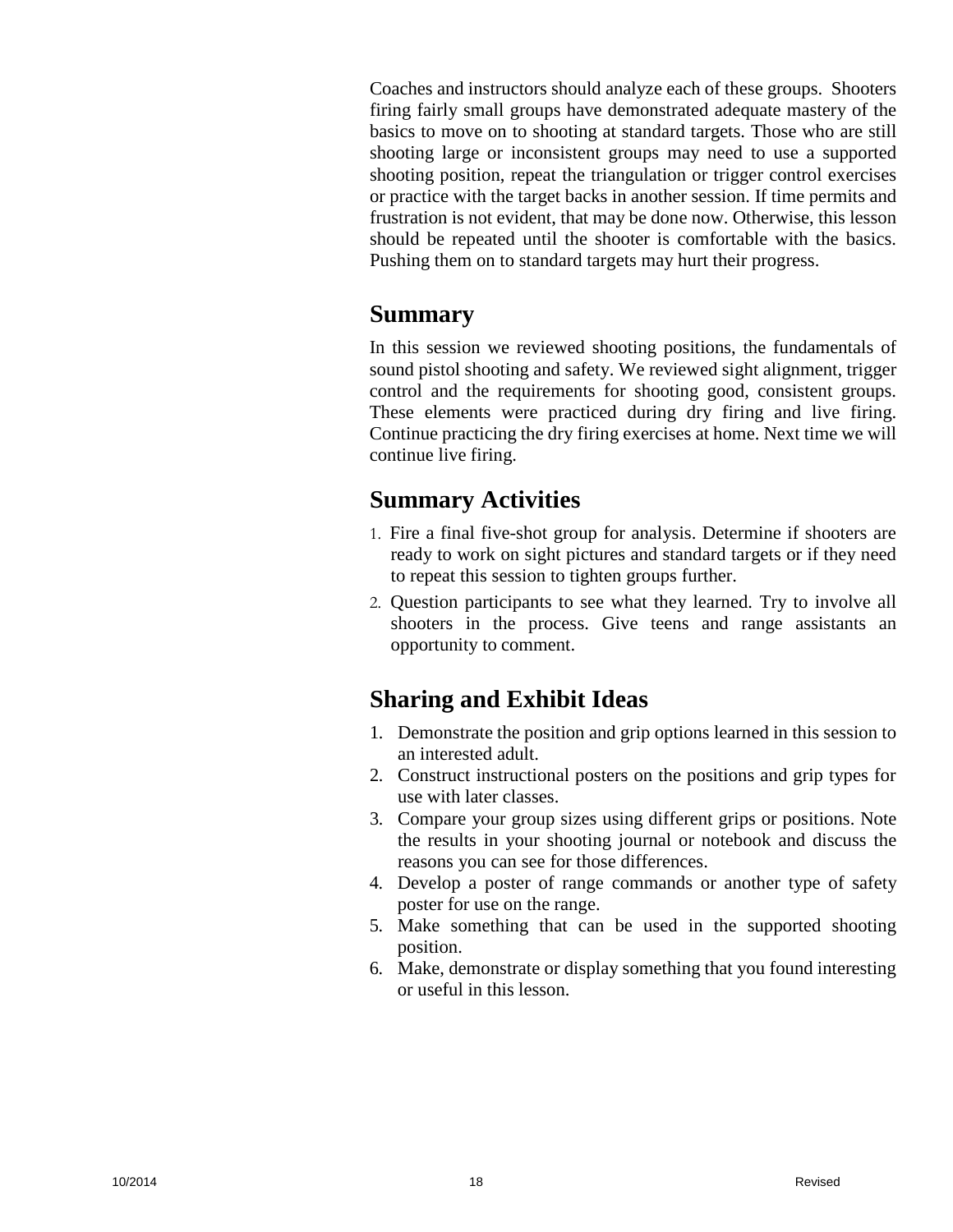Before moving on to the new material in this session, let's review some of the things we learned earlier. Eye and ear protection is essential to personal safety. Three basic pistol shooting safety rules are:

- 1. *Always* keep the muzzle under control and pointed down range.
- 2. *Always* keep the action open and exposed with the pistol empty except when it is actually being fired.
- 3. *Always* keep the finger off the trigger except when actually firing the pistol.

Basic range commands and shooting procedures are familiar to you now. You know your personal responsibility for shooting safety and the role of the range officers and instructors.

You have learned that good shooting involves consistent practice of a few fundamentals. You have established a sound stance and grip, and you are developing more stamina and strength in your shooting form. You have learned how to align sights properly and consistently and how to control the trigger. You have practiced these things both on the range and at home by dry firing and live firing on target backs. Adding sight picture and the ability to adjust sights is the objective of this session.

# **Shooting at Target Backs**

Before we start shooting at target faces, let's refresh our shooting form and feel by firing a series of shots at a target back. Concentrate on your form and remember that perfect practice makes perfect. Focus on the front sight and align the sights precisely. Hold on the center of the target back, using the same hold each time. Press the trigger through the shot, trying not to disturb the sight alignment. Hold the aligned sights on the center of the target until the pellet strikes the backstop. Do not worry about shot placement; concentrate on shooting a nice, tight group. [Use the standard shooting procedure.]

# **Sight Picture**

Sight picture is the next step in good shooting. It includes sight alignment and the position of the aligned sights relative to the target. The eyes should remain focused on the front sight, with both the target and the rear sight slightly blurry.

Two types of sight pictures or "holds" are commonly used by pistol shooters. The center-of-mass hold places the point of impact at the top center of the front sight. The sight is held where the shooter intends the point of impact to be. The six o'clock hold centers the entire bull's eye on the top of the front sight, like a pumpkin sitting on a post. Many shooters like to see a hair's breadth of white between the bottom of the bull and the bottom of the bull and the top of the sight. The point of

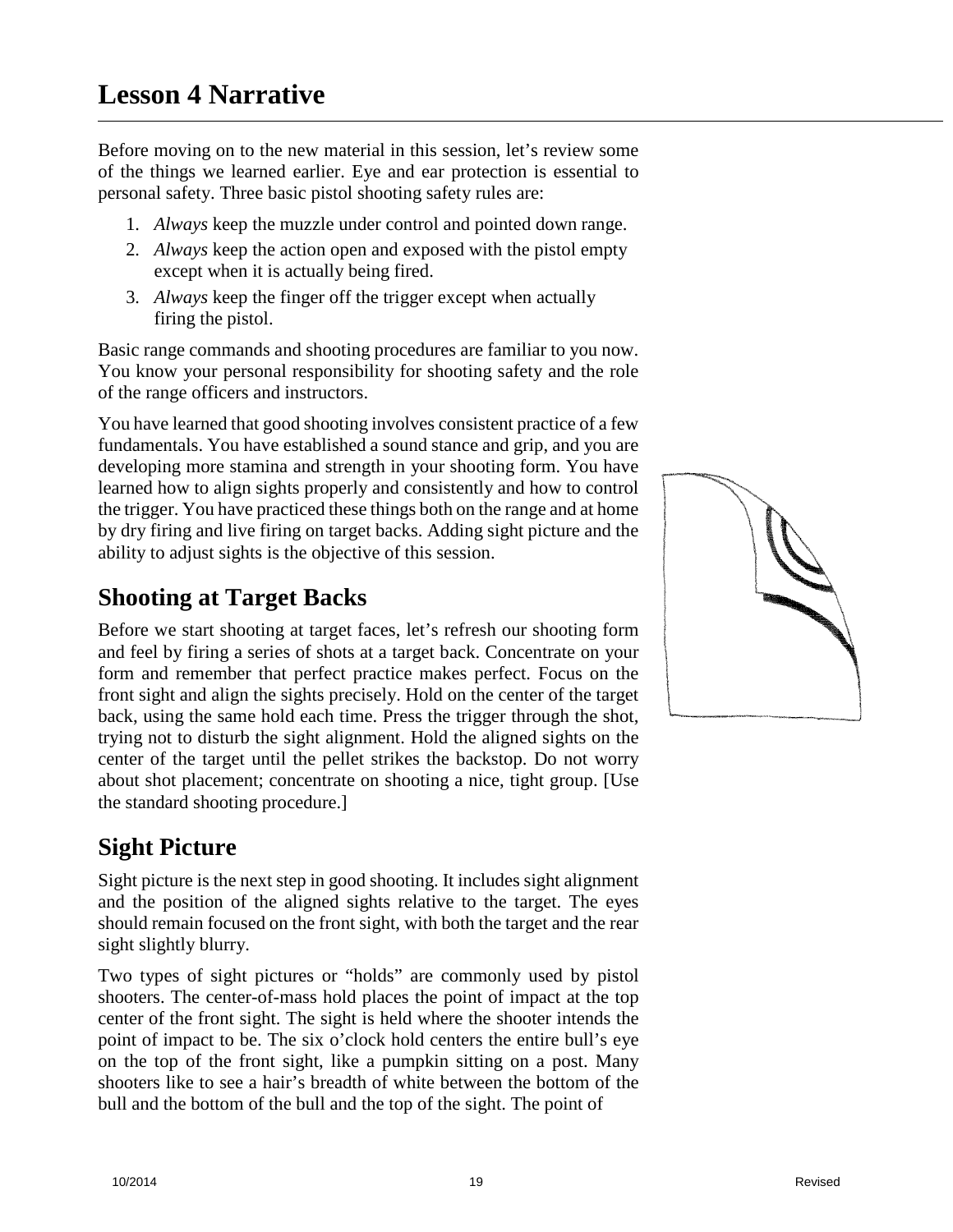Impact is the center of the bull when the bull is sitting on the sight. Both types of sight pictures are acceptable, but you should stick with one to avoid confusion. Practice developing sight pictures with the models or sighting devices provided.

# **Shooting at Target Faces**

With the concept of sight picture firmly in mind, let's move to the range and shoot some bulls eye targets. Each shooter will fire about ten shots, using the same sight picture. Do not worry where the group is located on the target. We will learn how to adjust the sights shortly. On command, fire the first shot using our standard shooting procedures. You may fire the remaining shots at your own discretion. (The firing procedure should be repeated several times, alternating roles between the pupil and the coach. Be prepared to use supported shooting positions for those shooters who need the extra support.)

# **Improving Sight Alignment**

Precise shooting requires precise, consistent sight alignment. Errors in sight picture are less critical than errors in sight alignment. Alignment errors are magnified by the distance from the pistol to the target. Concentrate on keeping the sight alignment crisp.

A triangulation exercise is an excellent way to practice and improve sight alignment. Make a pistol safe and leave the action open. Firmly fix the pistol in place so it points at a blank target or piece of paper. Align the sights, and direct the person down range to move a marker until it forms a proper sight picture with the aligned sights. The other person will mark through a tiny hole in the center of the marker. Repeat the procedure at least three times. The size of the group indicates the combined precision of your sight alignment and sight picture. Consistent sight alignment will result in a small group. If the group is too large, review the principles of sight alignment and sight picture before going on to shooting at regulation targets.

# **Sight Alignment**

Sight alignment is the process of moving the sights into an alignment with the bore so the point of aim and point of impact are in the desired relationship. The sights are moved into alignment with the bore and the trajectory curve of the projectile.

Most pistols allow the shooter to adjust the rear sight. The basic rule for adjusting the rear sight is to move the sight in the direction you want the hits to move. If the group is to the right of the point of aim. The rear sight must be moved to the left. The center of a group is used as a reference point for sight adjustment because it is an average for all of the shots fired. The distance and direction from the desired point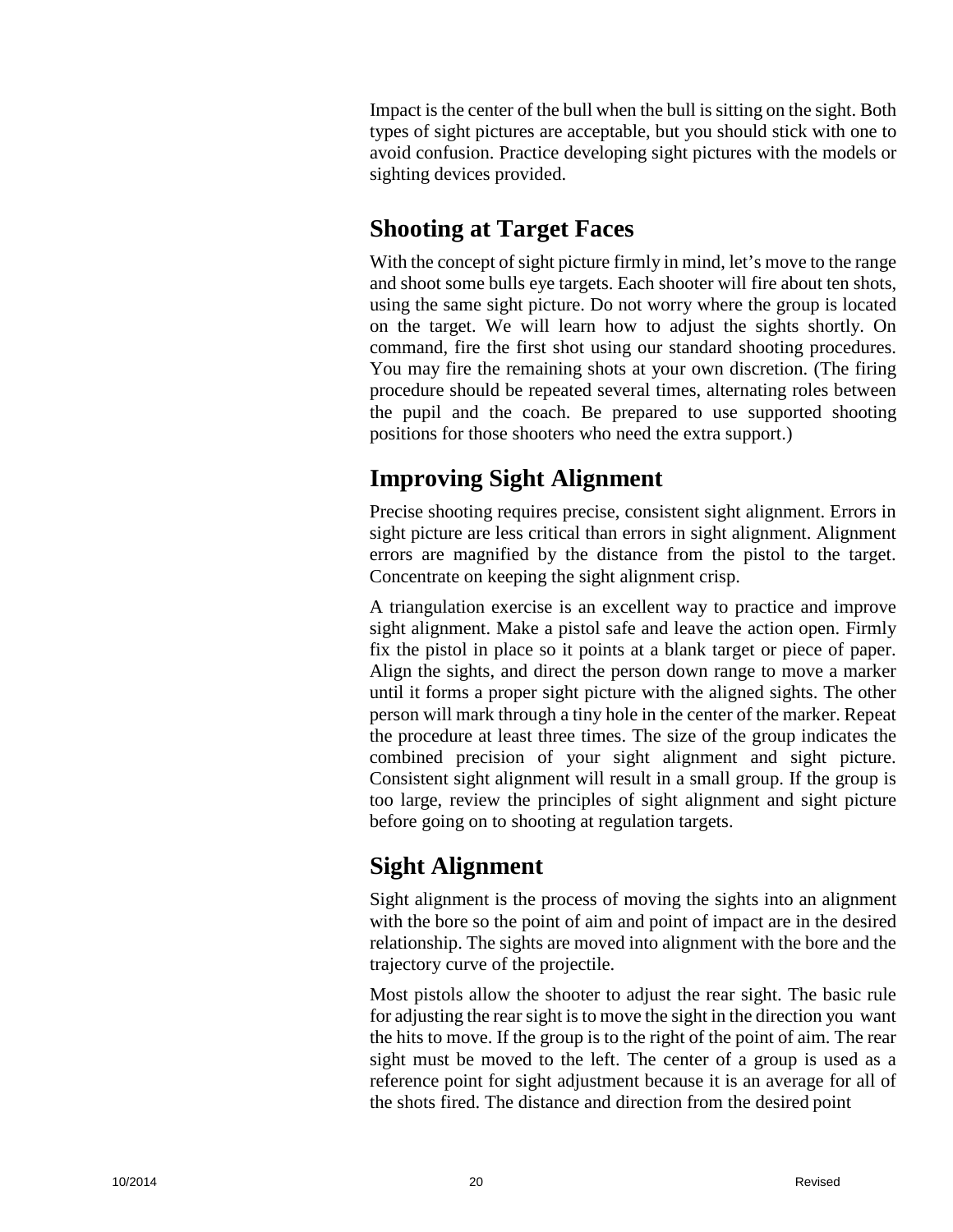Of the impact is measured on both the vertical (elevation) and horizontal (windage) directions.

An example may help to clarify the point. On this target a nice, tight group is centered a little over 7.6 centimeters (3 inches) to the left and about 5 centimeters (2 inches) low. Raising the sight two full turns and moving it to the right three full turns, moved the group center to a new location 1 centimeter (0.4 inch) low and 3.6 centimeters (1.5 inches) to the left. The windage adjustment for this range seems to move the group about 1.3 centimeters (0.5 inch) per turn. Moving it three more full turns to the right should put the group center on the center of the bull. The elevation adjustment moved the point of impact 4 centimeters (1.6 inches) for two turns. Raising the sight an additional half turn should put the group center where you want it. Shoot another group to confirm the setting and make any minor adjustments that may be needed. Be sure to record the sight setting changes for your pistol at this range in your shooting journal. Recording those numbers eliminates a lot of trial and error.

Target pistols normally have adjustable rear sights, but some pistols have an adjustable front sight. Adjusting the front sight is based on the same principle as the rear one. The main difference is that the front sight should be adjusted toward the point of impact. Experienced shooters refer to this as "chasing the hits."

Let's adjust our sights, based upon the group locations we have been shooting. Make the amount and direction of adjustment you think you need when the make-ready period is announced. As usual, we will be using our standard shooting procedures. You may fire as many rounds as necessary to accomplish your corrections as long as the range remains hot. Raise a hand if you and your coach need assistance. When you are satisfied with the sight setting, make your pistol safe and ground it. Reverse roles and repeat the process. When both shooters have finished and the pistols are safe and grounded, step back off the line.

Assistants and teen leaders should circulate throughout this exercise assisting all shooters who need help. If approximate sight adjustment values are known, share them before the shooters start working on the sight settings. Shooters must be shooting good groups before this exercise can be effective.

#### **Shooting for Scores**

Standard pistol targets have concentric bands of score values that surround a central scoring circle. The innermost circle is scored as a "10". Each successive ring has a value one less than the one inside it. The outermost scoring band is scored as a "4". Shots that fail to touch any of the scoring bands are scored as "0". Lines dividing the scoring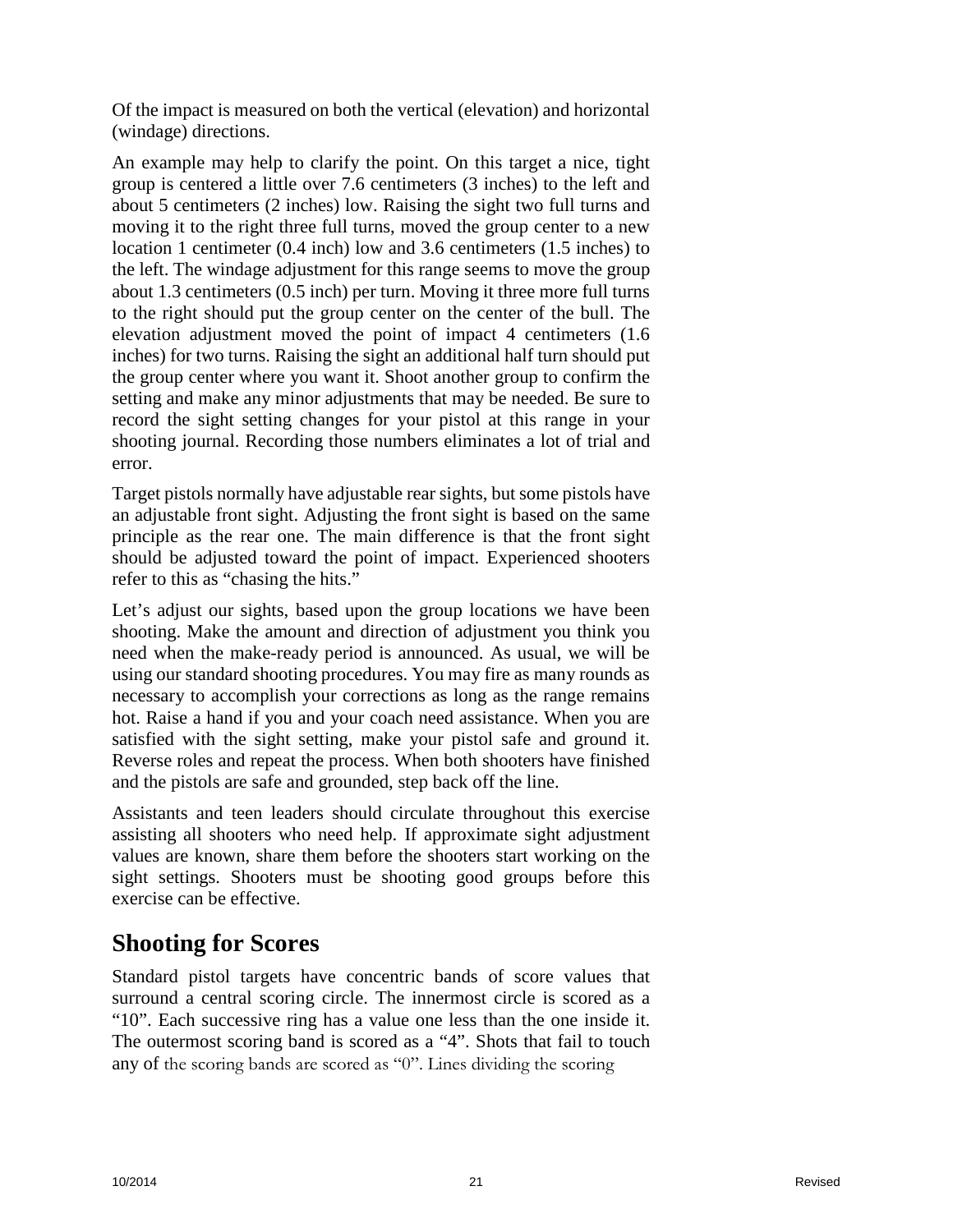Bands are part of the higher value band. Shots that touch the line receive the higher score. Shots that are hard to interpret are evaluated with a scoring gauge. The gauge "plugs" the bullet hole and references its location to another ring. It is essential when those close shots are scored. A different gauge is used for each caliber of pistol used in competition.

We are going to shoot a 10-shot match and score the targets. Write your name on the target and hang it on the carriers. Each relay will shoot a 10 shot string following the range officer's commands. Score your targets and have your partner check the scoring. If you have questionable shots, ask one of the teen leaders or assistants for help. We will continue shooting for improved scores over the next several meetings.

#### **Summary**

In addition to reviewing previous instruction, we learned how to develop a consistent sight picture. We fired groups, then learned how to adjust the sights to set the point of aim and the point of impact in the desired relationship. We also shot a 10-shot match and learned how to score our targets. Next time we will look at other kinds of handguns and handgun ammunition. We will also continue to shoot for improved scores.

## **Summary Activities**

- 1. Display a series of groups or illustrations of groups with a variety of group sizes and locations. Ask participants whether the shooter should adjust the sights, and if so, how much adjustment is needed in which direction.
- 2. Have the entire group score a set of pistol targets, using either projected visuals, enlarged posters or a set of actual targets.
- 3. Review all shooting journals and assist shooters with entries for this session. Be sure information on sight adjustment is entered.

# **Sharing and Exhibit Ideas**

- 1. Shoot a series of groups adjusting the sights a given amount and direction. With each group illustrate how sight adjustment can move the point of impact relative to the point of aim.
- 2. Post a series of targets, showing improvement in shooting skill. List the dates and the things you learned or practiced to improve.
- 3. Display your shooting journal or notebook.
- 4. Show someone how to score a pistol target using a scoring gauge.
- 5. Look up the rules of any pistol shooting game and describe the game to the club or another interested person.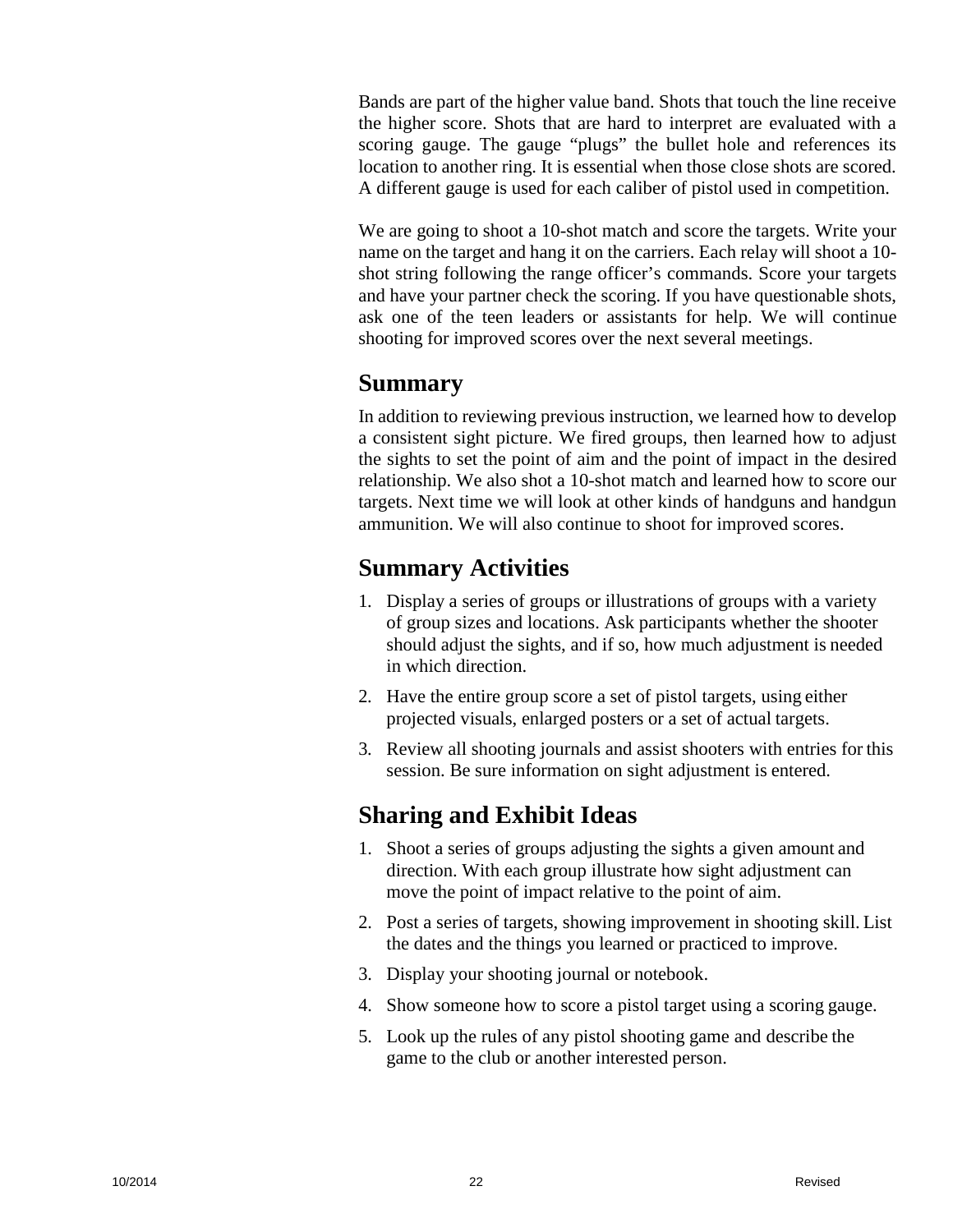Learning the basics of pistol safety and proper pistol shooting have been the main objectives of this program. In this session we will introduce other kinds of handguns and ammunition. We will also spend time considering selection of handgun for various uses.

Handguns include muzzleloading pistols, revolvers, semi-automatics, bolt-action pistols and hinge-action pistols. Their characteristics and uses differ. They also vary in safety features and in some handling or use features. For example, a load that is completely safe in one of the strong, hinge-action or bolt-action pistols may be extremely dangerous in a revolver. A pistol shooter needs to be aware of the types of arms available and their characteristics.

# **Revolvers**

Like other handguns, revolvers have a **frame, barrel, grip** or **stock** and an action. The action includes all the parts that load, fire and unload the gun. They are unique in having a revolving set of **chambers** placed in a cylinder. The chambers are indexed to align with the barrel when the revolver is fired. Revolvers may be either single action or double action.

Single-action revolvers require the shooter to cock the hammer manually before each shot. The trigger releases a sear to drop the hammer and fire the pistol, but it does not cock the hammer spring. Some single-action revolvers have an internal safety mechanism that prevents the hammer from striking the firing pin unless the trigger is pulled. Others do not. When the handgun is carried in a holster, many shooters carry the revolver with the hammer resting on an empty cylinder. Usually this provides the only safety device on a single action.

Single-action revolvers are loaded and unloaded through a loading gate, a hinged plate opened to expose the chambers in the cylinder. An extractor rod aligns with the gate for easy removal of the cartridge from the chamber.

Double-action revolvers may be used in a single-action mode, cocking the hammer manually before each shot. The trigger is also capable of cocking the hammer spring and indexing the next cylinder in the process of firing. Double-action revolvers usually have an internal mechanism to prevent them from firing without the trigger being pressed. However, many shooters still carry them with an empty chamber under the hammer for safety. The cylinder of a double-action revolver normally swings to the side for loading and unloading. A cylinder release unlocks a latch that holds the cylinder in place in the frame, permitting it to be swung out for loading or unloading. A central **ejector rod** usually clears all chambers with a single stroke, and speed loaders are available to permit loading all chambers at once.



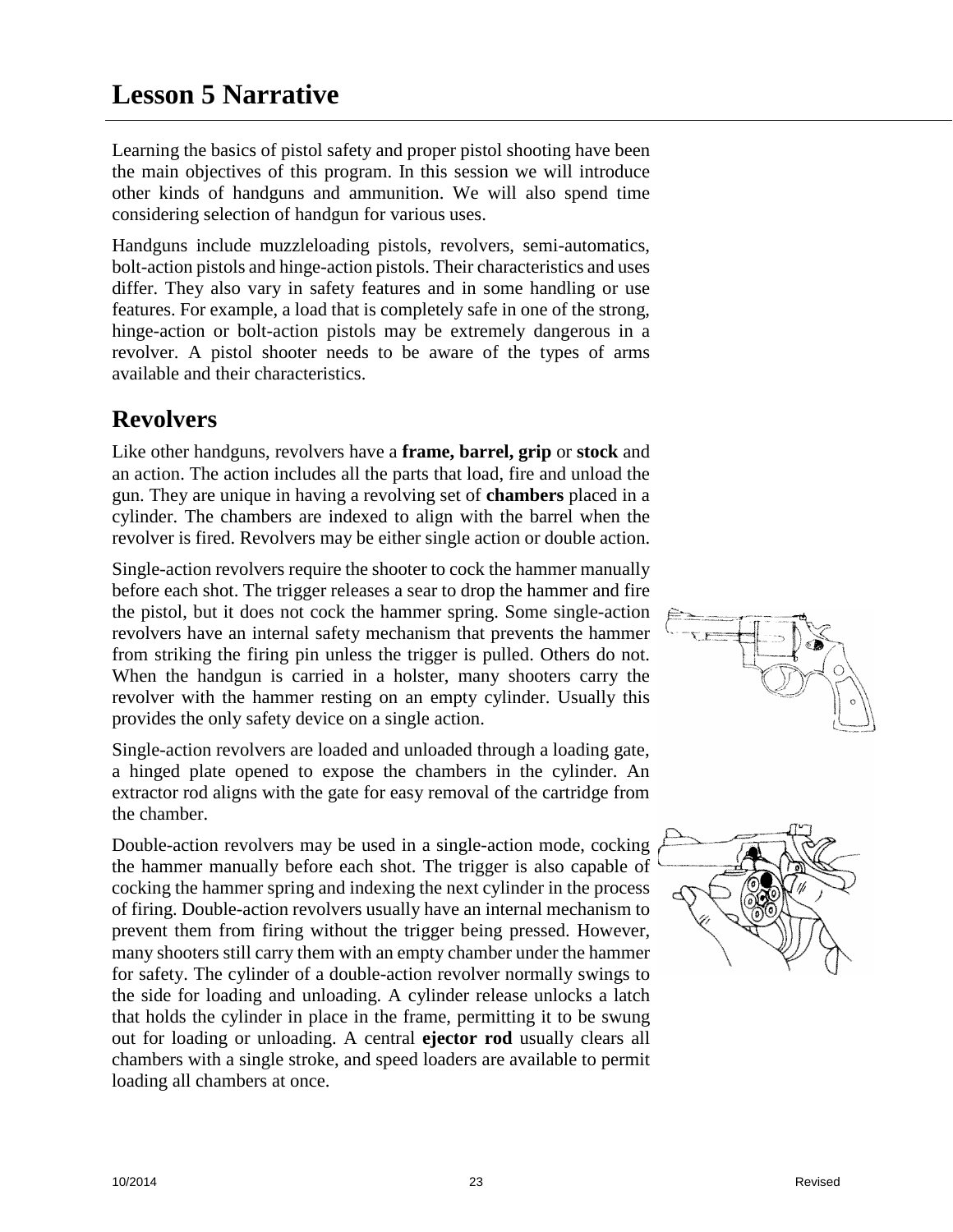

# **Semi-automatic or Self-loading Pistols**

Semi-automatic pistols use energy from a fired round to eject the spent round, cock the firing mechanism and load another round from the **magazine**. Most models use a clip magazine that is housed inside the frame of the grip. A magazine release allows it to be removed. In addition to a frame, barrel, fire control mechanism and grip, semi- automatics have a slide. The **slide** is the moveable part of the action. It may be external to the barrel or housed in the rear portion of the receiver. Slides usually lock open when the pistol is empty unless a slide release is operated to close it.

Semi-automatic or self-loading pistols are used extensively in target shooting. They may be either single-action (hammer cocked manually) or double-action (pulling trigger cocks the hammer) on the first shot. They normally have one or more mechanical safety devices. Some of them are internal. Others are located on the frame, usually just under the slide. Still others are moveable parts of the grip, requiring pressure on the safety to unlock the firing mechanism. Like all mechanical safety devices, these are used only as an adjunct to proper firearm handling.

# **Bolt-action Pistols**

Bolt-action pistols are very much like shortened bolt-action rifles. Each one has a receiver. All other parts (action, barrel and stock) attach to it. Bolt-action pistols are extremely strong and may be chambered for highpressure rifle cartridges as well as standard pistol cartridges. Most boltaction pistols are single-shot designs, and they feature rifle-styles sliding safeties.

Most bolt-action pistols are used in silhouette shooting or hunting. High velocity cartridges are often used in hunting varmints. Big bore cartridges are used in most big game hunting. These pistols are not suitable for standard pistol target shooting because their rate of fire is too low for the timed and rapid firing stages.

# **Hinge-action or Break-action Pistols**

Like bolt-action pistols, these models are essentially shortened rifles (or shotguns). The frame or breechblock acts as a receiver and the other parts attach to it. Rather than using a top or tang lever, hinge-action pistols use an extended trigger guard as a lever to release the breech- locking mechanism. All these pistols are single-shot designs. They are extremely strong and versatile. Chamberings can be altered by mounting a different barrel fitted to the same frame. A rebounding or half cock hammer acts as a mechanical safety.

These handguns are used extensively in silhouette shooting and in hunting situations. Many are also included in survival gear.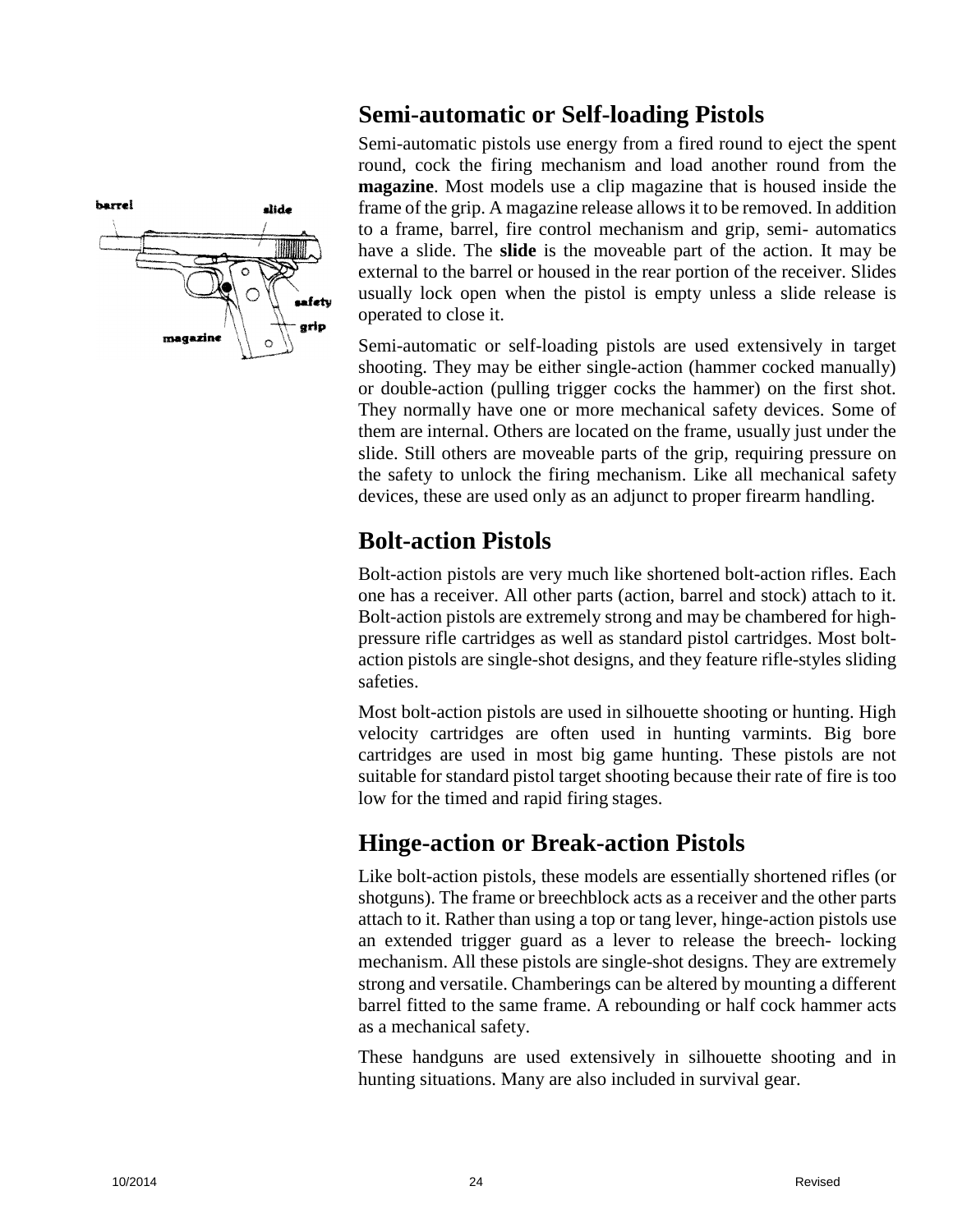# **Muzzleloading Pistols and Cap-and-Ball Revolvers**

Muzzleloading pistols feature either single-shot or multiple-barrel designs. They are loaded in the conventional muzzleloader fashion by pouring a measured powder charge into the barrel, then seating a patched ball on the charge. Both flintlock and cap lock pistols are available. Most use a half-cock feature as a safety device.

Cap-and-ball revolvers provided a transition between muzzleloading pistols and those firing fixed ammunition. The cylinder is essentially a series of "muzzleloader" chambers, each with a percussion cap, powder charge and ball. Each cylinder is loaded from its muzzle end (not through the pistol's muzzle), just like a muzzleloader. A ram on the pistol is used to seat the balls on the powder. The chambers are sealed with cup grease or some similar sealant before being fired. That prevents the flash from igniting the other charges and setting off a chain reaction.

# **Ammunition for Pistols**

Pistol ammunition ranges in size from .177 BBs and pellets to .458 bullets in a .45-70 case. BBs are nearly spherical steel balls. They are used in air guns with smoothbores, but using them in high quality rifled barrels may result in damage to the rifling. The alternatives in air pistols are soft lead pellets. Most pellets are hollow-bodied projectiles. The most common sizes are .177 caliber, 5 mm and .22 caliber. Air rifle and air pistol events permit the use of only .177 caliber pellets, but others are useful for practice or shooting pleasure.

Fixed ammunition may be either rim fire or center-fire. The .22 caliber long rifle cartridge is the most commonly used rim fire ammunition in pistol shooting. It is composed of a metal case with a folded rim, a priming compound between the rim folds, a powder charge and a bullet. Some types of .22 rim fire ammunition contain a shot charge or capsule rather than a .22 caliber bullet. The .22 rim fire is used in all small-bore pistol shooting and in the international or Olympic pistol events.

The array of center-fire pistol cartridges is much larger. Bullet diameters from .224 to .458 caliber are available. The chambering and caliber are selected to meet the intended use. Most big bore paper target shooting is done with pistols having bore diameters between

.357 caliber (such as the .38 Special) and .45 caliber (such as the .45 ACP). Service cartridges like the 9mm and 10mm are also used in some types of target shooting, particularly in combat shooting events.

High power silhouette shooting uses a wide range of pistol chamberings. For consistent results, most shooters use bullets in the 7 mm to .44 caliber class. Many of those cartridges were developed as wildcats (non-commercial chamberings) specifically for long-range silhouette shooting or handgun hunting.

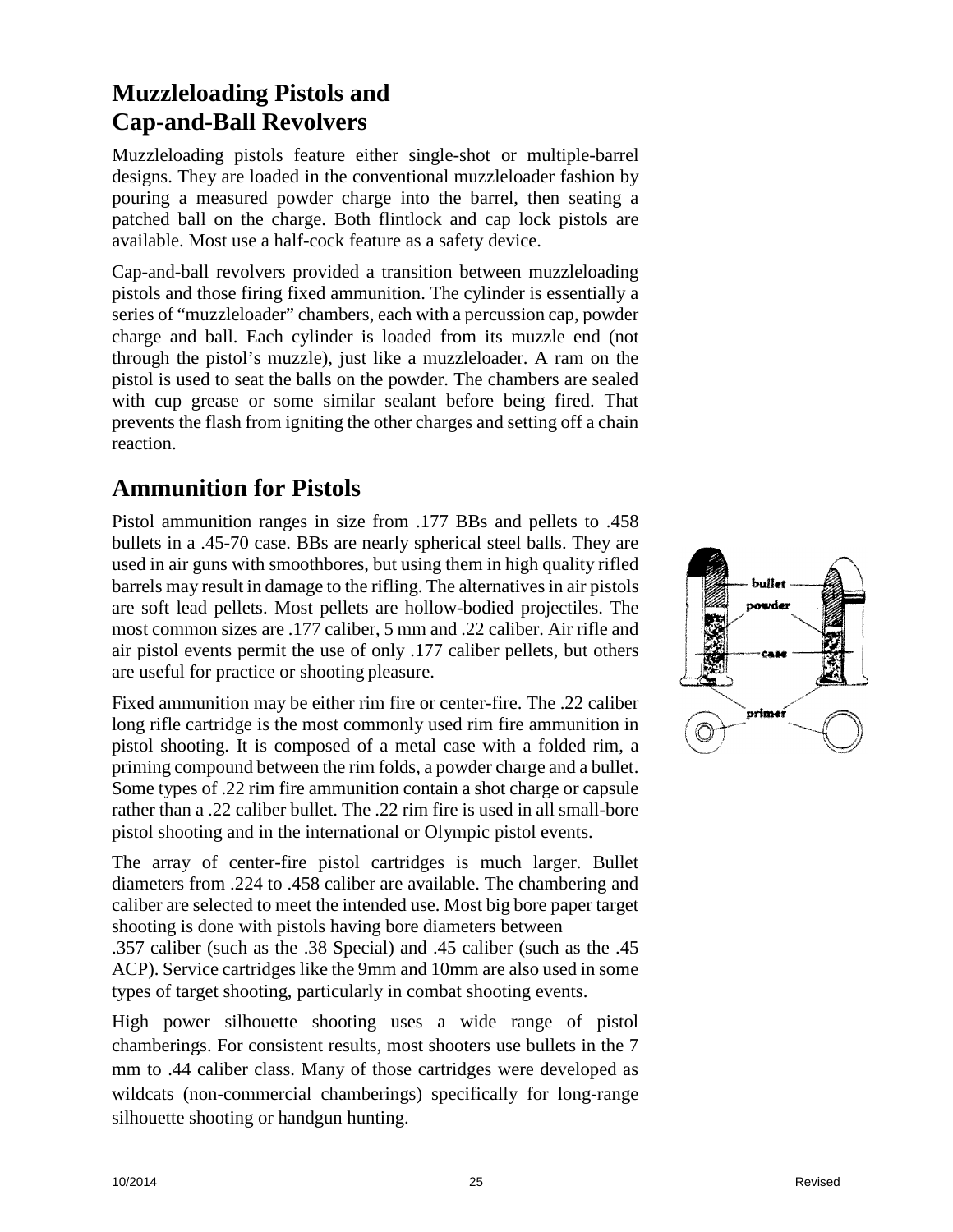Hunting pistols also show a great deal of variety. On the small side are a number of center-fire .22 caliber rounds. The upper limit in commercially available American handguns is the .45-70 chambering. Cartridge and firearm selection varies with the game being hunted, distance and the regulations applied to handgun hunting.

The basic anatomy of center-fire cartridges applies to pistols as well as rifles. Cases may be rimmed, where the rim of the case is larger than the diameter of the case body. They may also be rimless, with the rim diameter equal to the diameter of the case at the head and an extractor groove milled into the case. Some cases are even rebated, meaning that the rim is slightly smaller than the diameter of the case at the head. The cartridge also includes a primer, a powder charge and a bullet. Centerfire cartridges frequently contain jacketed bullets. Lead bullets may include a half jacket or a gilding metal gas check at the base. The jacket or gas check material is harder than lead and helps to prevent lead fouling in the bore of the pistol.

# **Fitting Handguns to Your Use**

Selecting a handgun is a complex decision-making process. The intended use is a primary consideration. Hunting or silhouette handguns can be single-shot models, but those intended for serious target shooting or international competitive shooting need to be capable of shooting several rounds in rapid succession. Semi-automatics dominate that field. Revolvers are reliable tools that may be used in either type of shooting with some sacrifice in efficiency for both purposes.

The intended use also influences the chambering that should be selected. Olympic competition uses only .22-rim fire ammunition, so no centerfire cartridges may be sued. American target shooting uses only a selected array of pistols from .22 rim fire to .45 ACP. Handgun silhouette shooters use .22 rim fired for small-bore events and a wide array of handguns for big-bore events. Rapid fire is not a consideration, but accuracy and adequate down-range momentum are vitally important.

Handgun hunters need to meet the energy and bullet mass demands of quick, clean kills on the intended game. They also must meet the rules and regulations that might be set forth by the wildlife agency. Reliability, accuracy, dependability and down-range energy are much more important considerations than rate of fire.

Handgun design is a critically important feature to consider. A handgun that does not fit or an action types that is not comfortable or suitable for the purpose is a poor investment. A prospective purchaser should use all the information available from manufacturers, the sporting press and other shooters in selecting a handgun for his or her purposes.